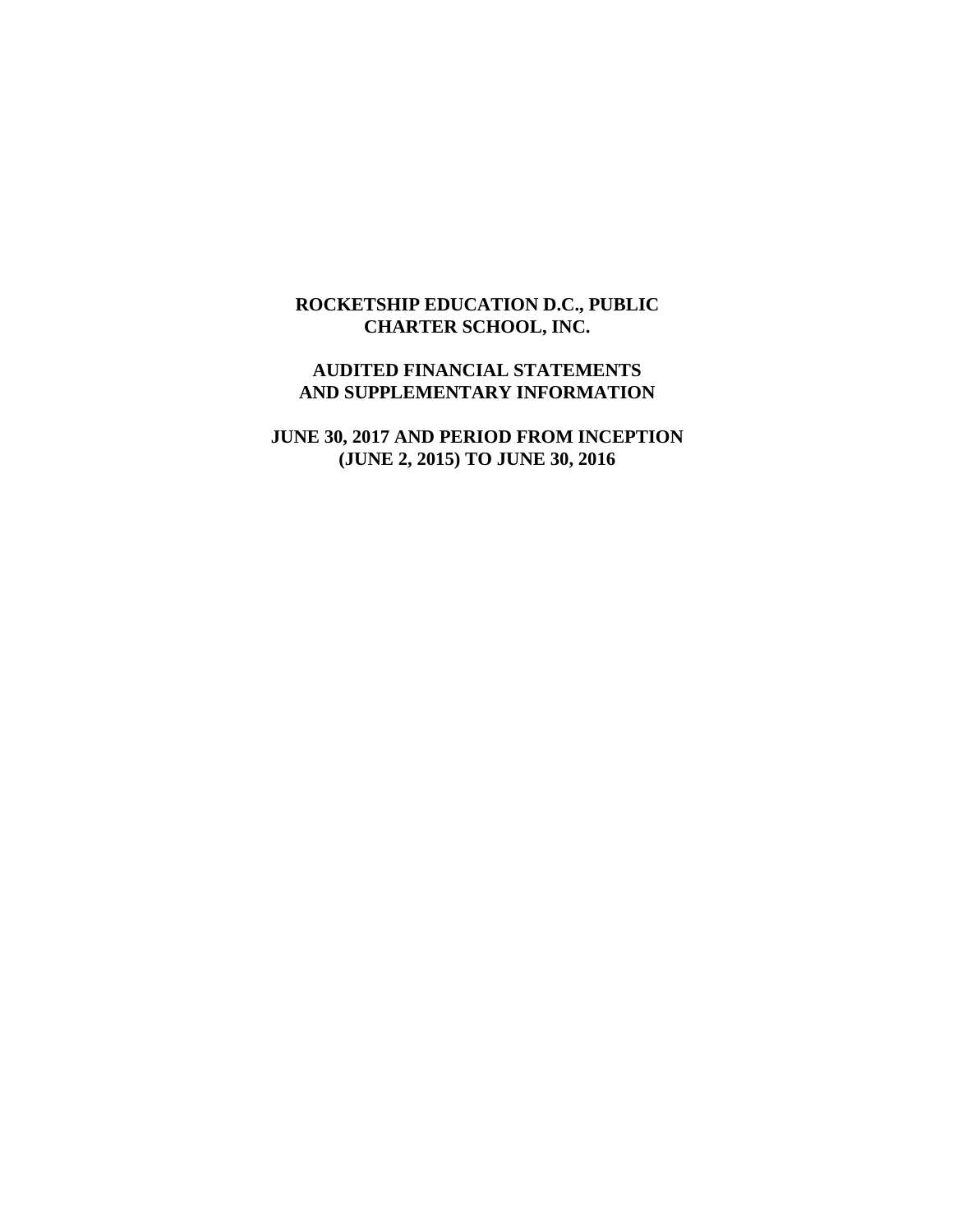### **Table of Contents**

|                                                                                                                                                                                                                                                                            | Page      |
|----------------------------------------------------------------------------------------------------------------------------------------------------------------------------------------------------------------------------------------------------------------------------|-----------|
| <b>Independent Auditor's Report</b>                                                                                                                                                                                                                                        | $1 - 2$   |
| <b>Financial Statements</b>                                                                                                                                                                                                                                                |           |
| <b>Statements of Financial Position</b>                                                                                                                                                                                                                                    | 3         |
| Statements of Activities and Changes in Net Deficit                                                                                                                                                                                                                        | $4 - 5$   |
| <b>Statements of Functional Expenses</b>                                                                                                                                                                                                                                   | $6 - 7$   |
| <b>Statements of Cash Flows</b>                                                                                                                                                                                                                                            | 8         |
| <b>Notes to Financial Statements</b>                                                                                                                                                                                                                                       | $9 - 16$  |
| <b>Independent Auditor's Report on Internal Control over Financial Reporting</b><br>and on Compliance and Other Matters Based on an Audit of Financial<br><b>Statements Performed in Accordance with Government Auditing Standards</b><br><b>Supplementary Information</b> | $17 - 18$ |
| <b>Independent Auditor's Report on Supplementary Information</b>                                                                                                                                                                                                           | 19        |
| Schedule of Activities by Campus                                                                                                                                                                                                                                           | 20        |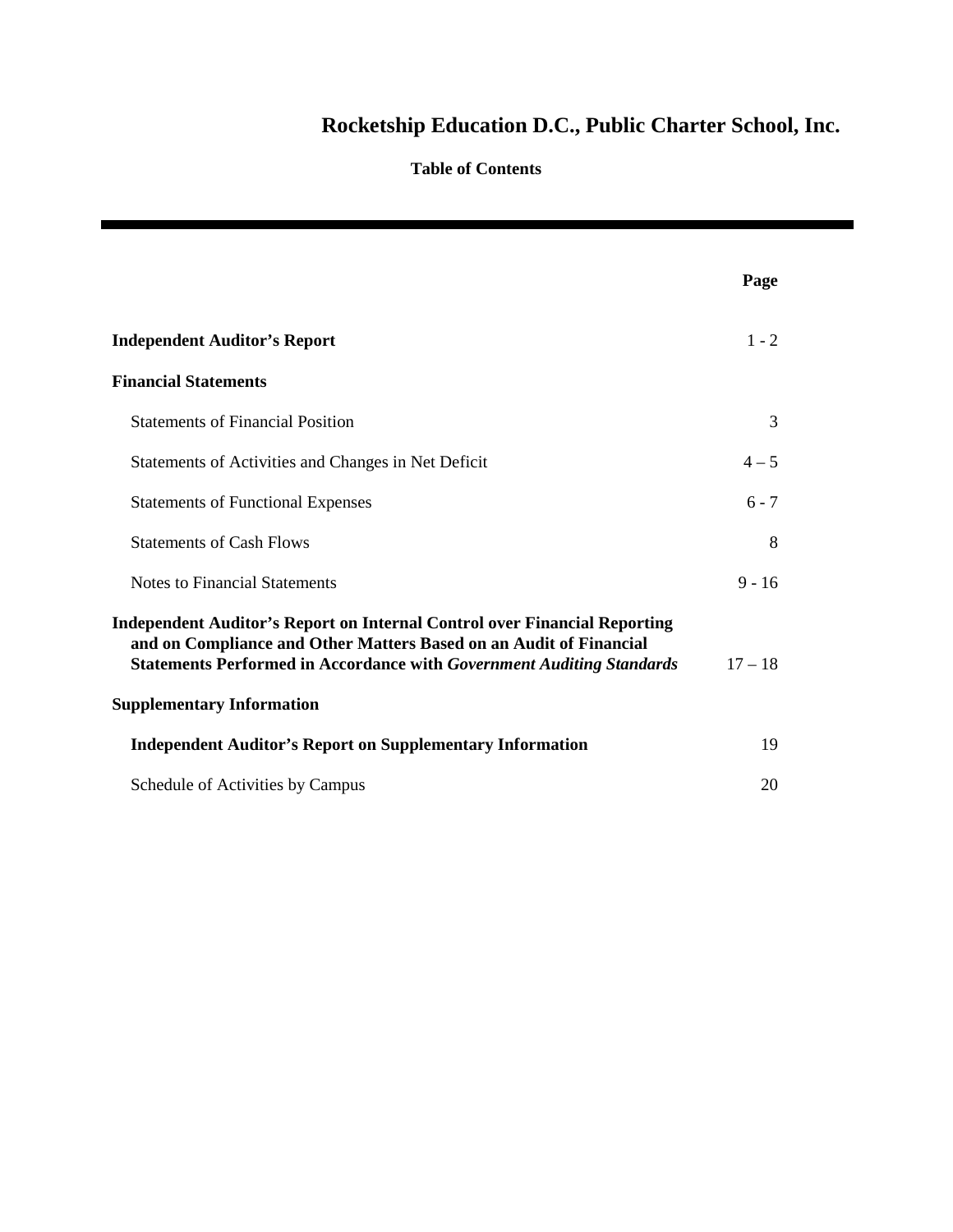

805 King Farm Boulevard Suite 300 Rockville, Maryland 20850

€ 301.231.6200 图 301.231.7630 www.aronsonllc.com info@aronsonllc.com

### **Independent Auditor's Report**

Board of Directors **Rocketship Education D.C., Public Charter School, Inc.** Washington, D.C.

We have audited the accompanying financial statements of **Rocketship Education D.C., Public Charter School, Inc.** (a nonprofit School) which comprise the Statements of Financial Position as of June 30, 2017 and 2016, and the related Statements of Activities and Changes in Net Deficit, Functional Expenses and Cash Flows for the year ended June 30, 2017 and for the period from inception (June 2, 2015) to June 30, 2016, and the related notes to the financial statements.

### *Management's Responsibility for the Financial Statements*

Management is responsible for the preparation and fair presentation of these financial statements in accordance with accounting principles generally accepted in the United States of America; this includes the design, implementation, and maintenance of internal control relevant to the preparation and fair presentation of financial statements that are free from material misstatement, whether due to fraud or error.

### *Auditor's Responsibility*

Our responsibility is to express an opinion on these financial statements based on our audits. We conducted our audits in accordance with auditing standards generally accepted in the United States of America and for the year ended June 30, 2017, the standards applicable to financial audits contained in *Government Auditing Standards*, issued by the Comptroller General of the United States. Those standards require that we plan and perform the audit to obtain reasonable assurance about whether the financial statements are free from material misstatement.

An audit involves performing procedures to obtain audit evidence about the amounts and disclosures in the financial statements. The procedures selected depend on the auditor's judgment, including the assessment of the risks of material misstatement of the financial statements, whether due to fraud or error. In making those risk assessments, the auditor considers internal control relevant to the entity's preparation and fair presentation of the financial statements in order to design audit procedures that are appropriate in the circumstances, but not for the purpose of expressing an opinion on the effectiveness of the entity's internal control. Accordingly, we express no such opinion. An audit also includes evaluating the appropriateness of accounting policies used and the reasonableness of significant accounting estimates made by management, as well as evaluating the overall presentation of the financial statements.

We believe that the audit evidence we have obtained is sufficient and appropriate to provide a basis for our audit opinion.

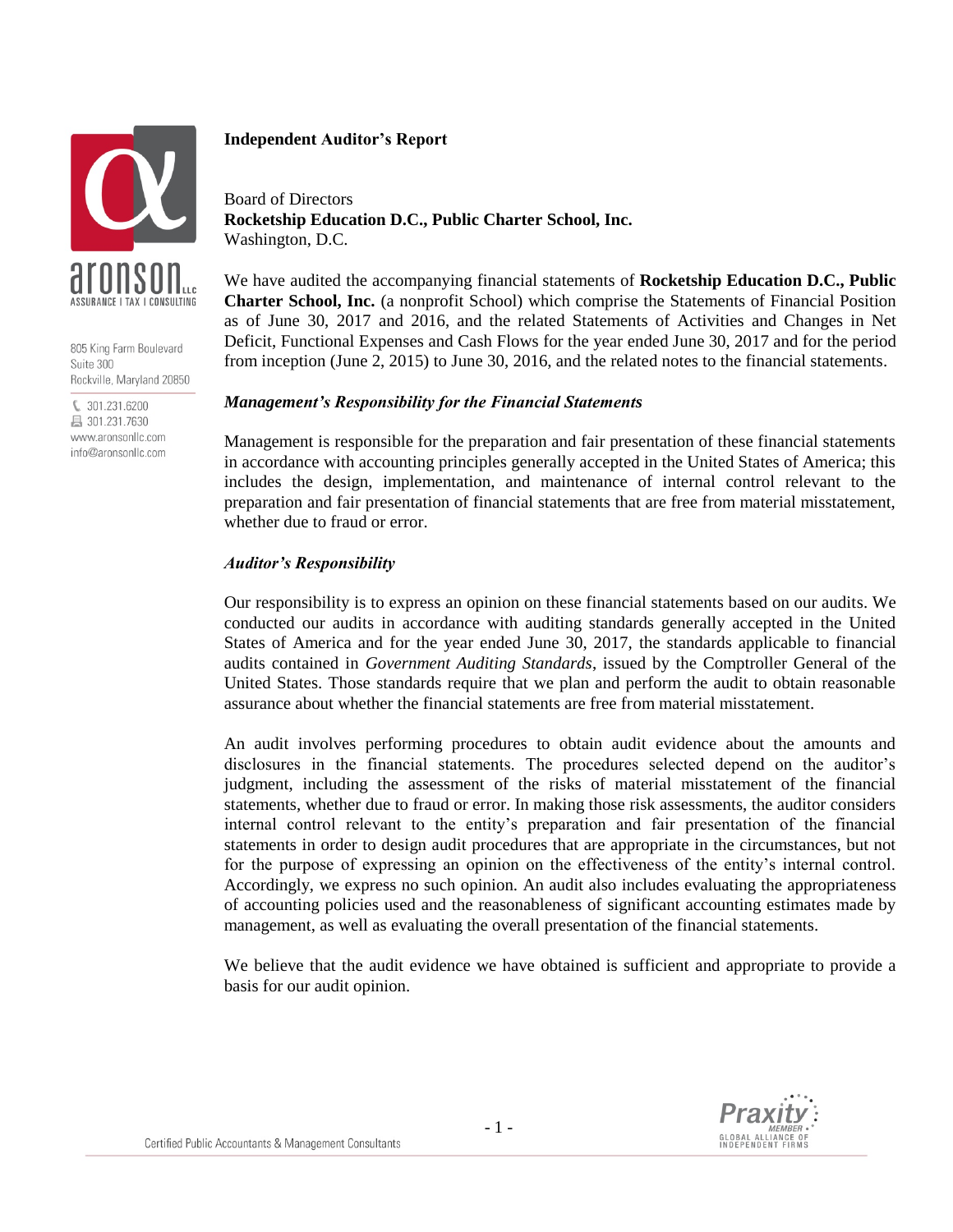### **Independent Auditor's Report (continued)**

### *Opinion*

In our opinion, the financial statements referred to above present fairly, in all material respects, the financial position of **Rocketship Education D.C., Public Charter School, Inc.** as of June 30, 2017 and 2016, and the changes in its net assets and its cash flows for the year and period then ended from inception (June 2, 2015) to June 30, 2016 in accordance with accounting principles generally accepted in the United States of America.

### **Other Reporting Required by** *Government Auditing Standards*

In accordance with *Government Auditing Standards*, we have also issued our report dated January 16, 2018, on our consideration of **Rocketship Education D.C., Public Charter School, Inc.'s** internal control over financial reporting and on our tests of its compliance with certain provisions of laws, regulations, contracts, and grant agreements and other matters. The purpose of that report is to describe the scope of our testing of internal control over financial reporting and compliance and the results of that testing, and not to provide an opinion on internal control over financial reporting or on compliance. That report is an integral part of an audit performed in accordance with *Government Auditing Standards* in considering **Rocketship Education D.C., Public Charter School, Inc.'s** internal control over financial reporting and compliance.

fronson un

Rockville, Maryland January 16, 2018

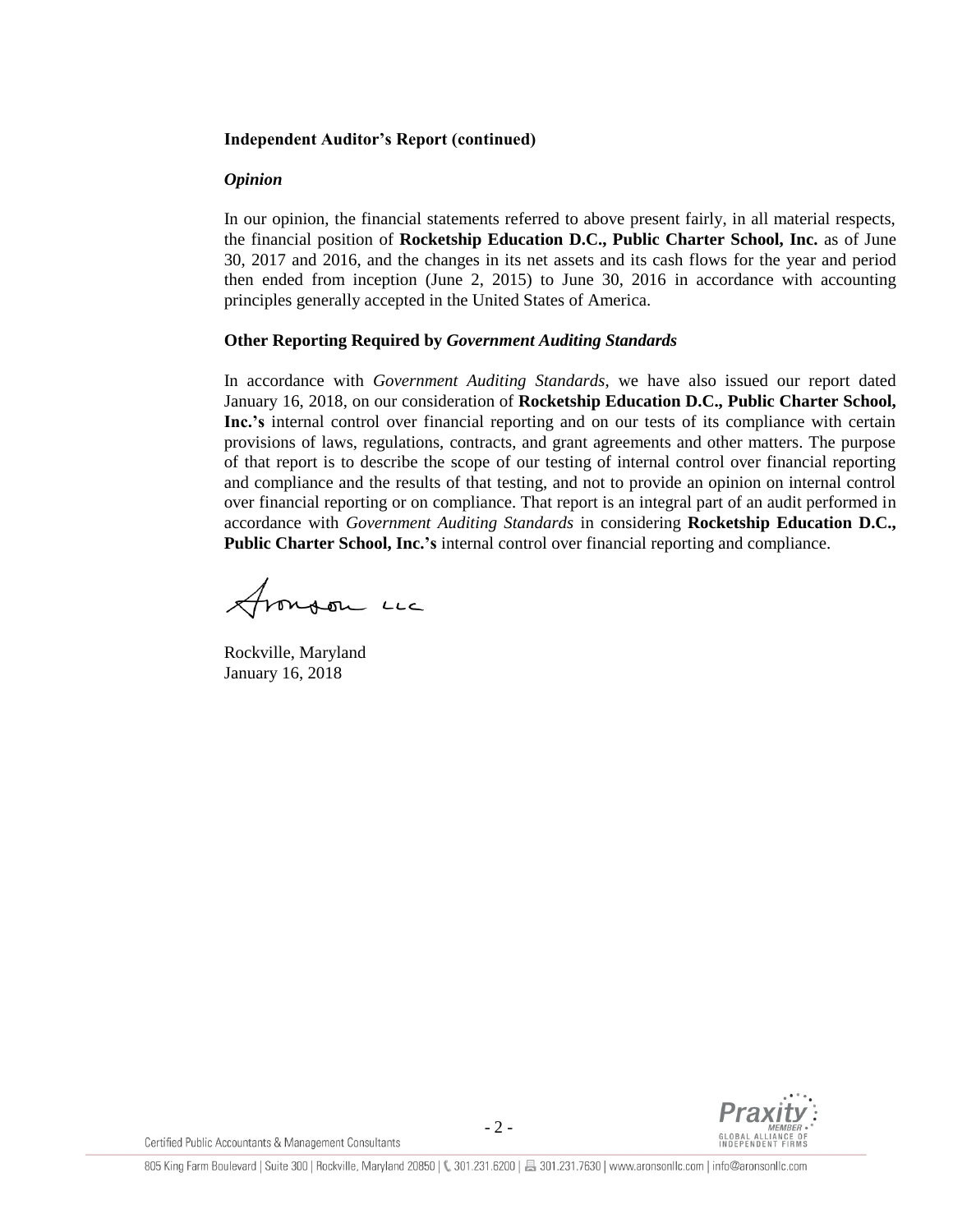**Statements of Financial Position**

| June 30,                                           | 2017                     |               | 2016                  |
|----------------------------------------------------|--------------------------|---------------|-----------------------|
| <b>Assets</b>                                      |                          |               |                       |
| <b>Current assets</b>                              |                          |               |                       |
| Cash and cash equivalents                          | \$<br>2,020,323          | \$            | 810,445               |
| Grants receivable                                  | 254,708                  |               |                       |
| Promises to give, net                              | 200,000                  |               | 846,000               |
| Prepaid expenses                                   | 81,872                   |               | 53,849                |
| <b>Total current assets</b>                        | 2,556,903                |               | 1,710,294             |
| Long term assets                                   |                          |               |                       |
| Promises to give - long term                       | 96.325                   |               | 195,040               |
| <b>Total assets</b>                                | \$<br>2,653,228          | - \$          | 1,905,334             |
| <b>Liabilities and Net Assets (Deficit)</b>        |                          |               |                       |
| <b>Current liabilities</b>                         |                          |               |                       |
| Accounts payable                                   | \$<br>214,683            | \$            | 33,210                |
| Accounts payable - related party, current          | 178,596                  |               | 2,385,019             |
| Accrued expenses                                   | 50,943                   |               | 16,207                |
| Deferred revenue                                   | 29,942                   |               |                       |
| <b>Total current liabilities</b>                   | 474,164                  |               | 2,434,436             |
| <b>Noncurrent liabilities</b>                      |                          |               |                       |
| Accounts payable - related party, net of current   | 2,875,991                |               |                       |
| Deferred rent                                      | 637,865                  |               |                       |
| Total noncurrent liabilities                       | 3,513,856                |               |                       |
| <b>Total liabilities</b>                           | 3,988,020                |               | 2,434,436             |
|                                                    |                          |               |                       |
| Net assets (deficit)<br>Unrestricted net (deficit) |                          |               |                       |
| Temporarily restricted net assets                  | (2,031,117)              |               | (724, 142)<br>195,040 |
| Total net assets (deficit)                         | 696,325<br>(1, 334, 792) |               | (529, 102)            |
|                                                    |                          |               |                       |
| Total liabilities and net assets (deficit)         | \$<br>2,653,228          | $\mathcal{S}$ | 1,905,334             |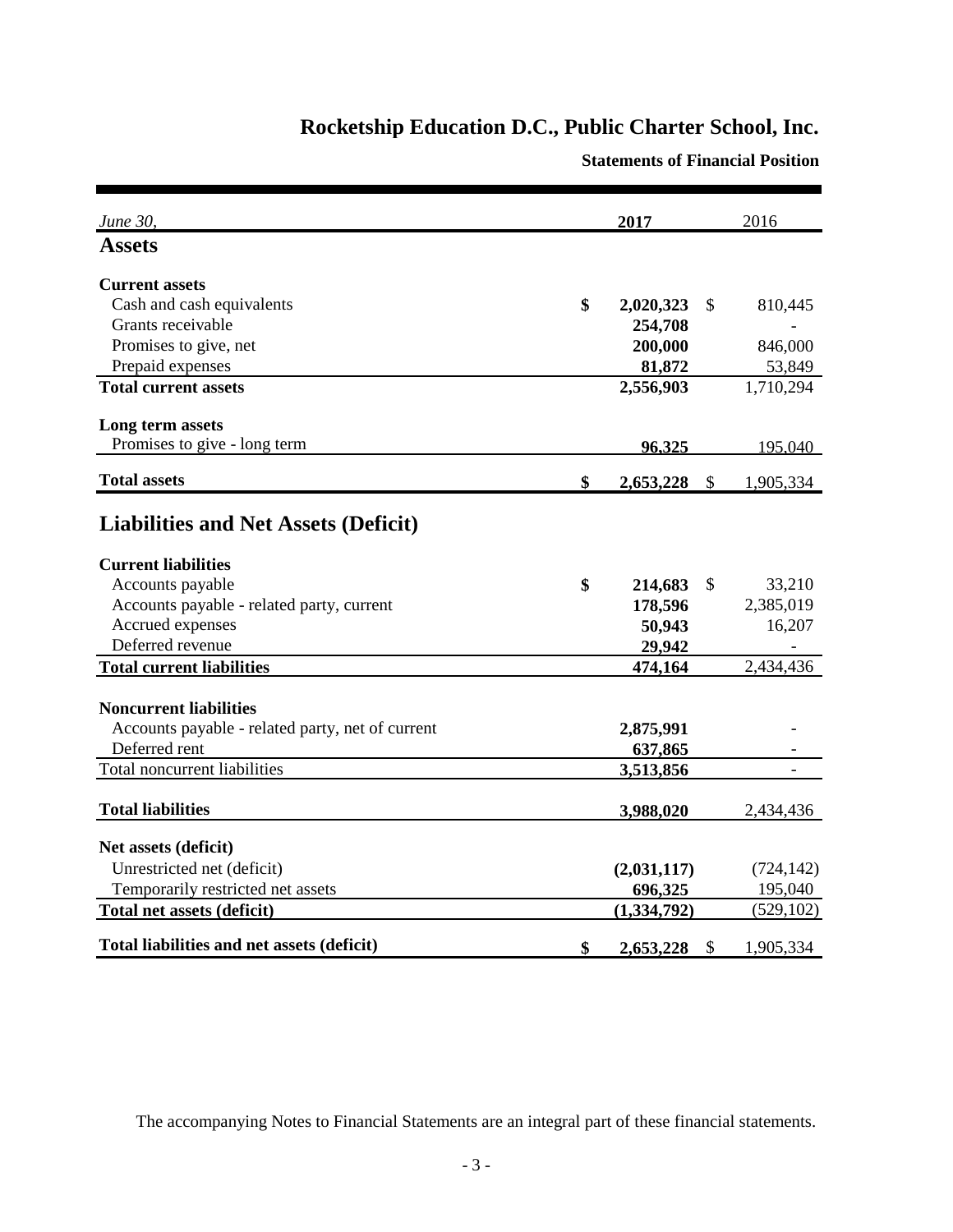| Year Ended June 30, 2017                | <b>Unrestricted</b> |                  | <b>Temporarily</b><br><b>Restricted</b> | <b>Total</b><br>2017 |
|-----------------------------------------|---------------------|------------------|-----------------------------------------|----------------------|
| <b>Revenues and support</b>             |                     |                  |                                         |                      |
| Charter school - per pupil funding      | \$                  | 6,568,579        | \$<br>$\blacksquare$                    | \$<br>6,568,579      |
| D.C. facilities allowance               |                     | 1,377,684        |                                         | 1,377,684            |
| Other D.C. grants                       |                     | 15,915           |                                         | 15,915               |
| Federal government grants               |                     | 433,339          |                                         | 433,339              |
| Foundation contributions                |                     | 1,125,000        | 501,285                                 | 1,626,285            |
| Individual contributions                |                     | 65,225           |                                         | 65,225               |
| Other revenue                           |                     | 10,641           |                                         | 10,641               |
| <b>Total revenues and support</b>       |                     | 9,596,383        | 501,285                                 | 10,097,668           |
| <b>Expenses</b>                         |                     |                  |                                         |                      |
| Program                                 |                     | 9,349,742        |                                         | 9,349,742            |
| Fundraising expense                     |                     | 7,786            |                                         | 7,786                |
| Management and general                  |                     | 1,545,830        |                                         | 1,545,830            |
| <b>Total expenses</b>                   |                     | 10,903,358       |                                         | 10,903,358           |
| Change in net assets (deficit)          |                     | (1,306,975)      | 501,285                                 | (805,690)            |
| Net assets (deficit), beginning of year |                     | (724, 142)       | 195,040                                 | (529, 102)           |
| Net assets (deficit), end of year       | \$                  | $(2,031,117)$ \$ | $696,325$ \$                            | (1,334,792)          |

**Statement of Activities and Changes in Net Deficit**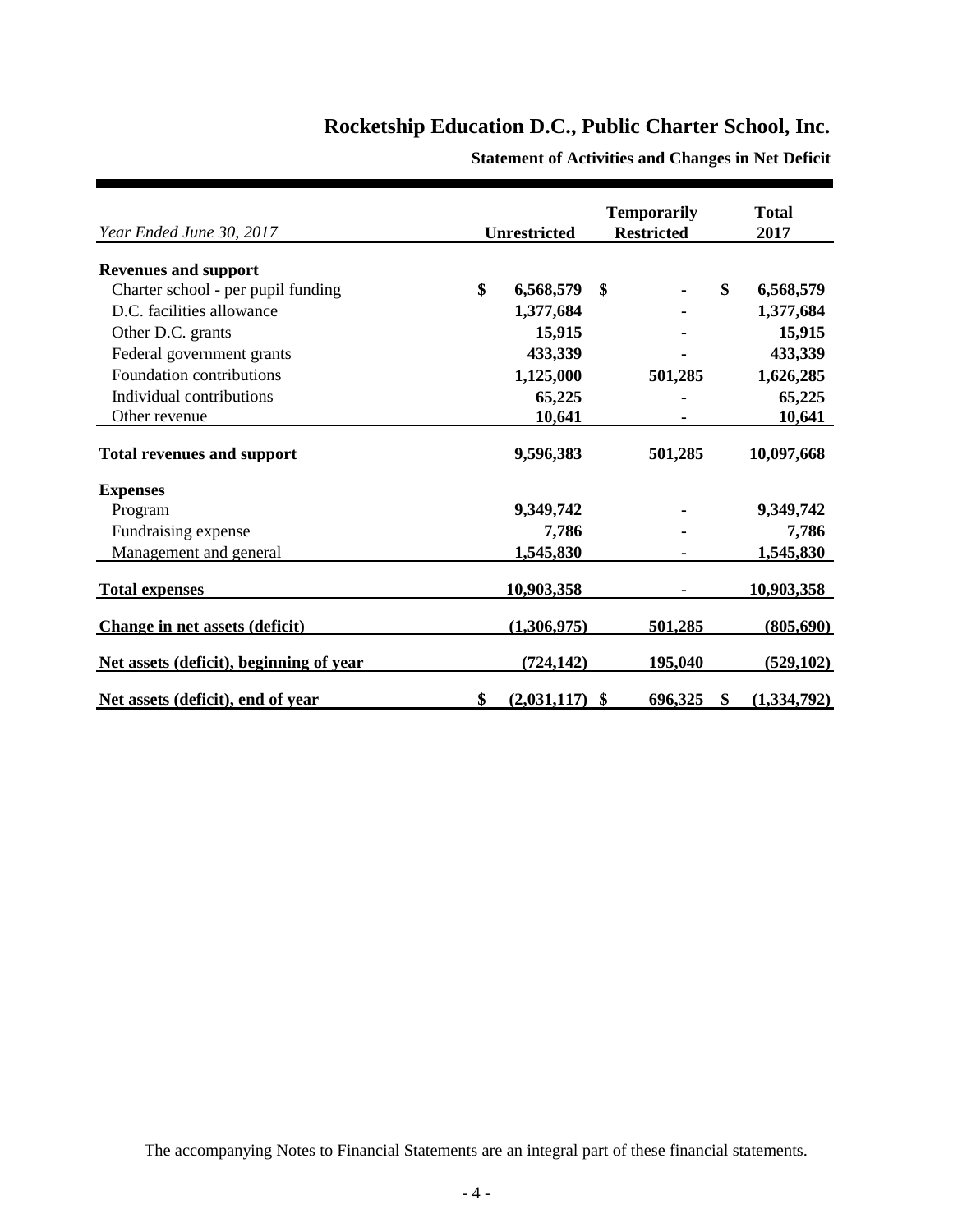| Period from Inception<br>(June 2, 2015) to June 30, 2016 | Unrestricted     |              | Temporarily<br>Restricted |               | Total<br>2016 |
|----------------------------------------------------------|------------------|--------------|---------------------------|---------------|---------------|
|                                                          |                  |              |                           |               |               |
| <b>Revenues and support</b>                              |                  |              |                           |               |               |
| Foundation contributions                                 | \$<br>2,021,000  | $\mathbb{S}$ | 195,040                   | <sup>\$</sup> | 2,216,040     |
| Individual contributions                                 | 9,900            |              |                           |               | 9,900         |
| Other revenue                                            | 160              |              |                           |               | 160           |
| <b>Total revenues and support</b>                        | 2,031,060        |              | 195,040                   |               | 2,226,100     |
| <b>Expenses</b>                                          |                  |              |                           |               |               |
| Program                                                  | 2,333,763        |              |                           |               | 2,333,763     |
| Fundraising expense                                      | 14,058           |              |                           |               | 14,058        |
| Management and general                                   | 407,381          |              |                           |               | 407,381       |
| <b>Total expenses</b>                                    | 2,755,202        |              |                           |               | 2,755,202     |
| Change in net assets (deficit)                           | (724,142)        |              | 195,040                   |               | (529, 102)    |
| Net assets, beginning of period                          |                  |              |                           |               |               |
| Net assets (deficit), end of period                      | \$<br>(724, 142) | <b>S</b>     | 195,040                   | \$            | (529, 102)    |

**Statement of Activities and Changes in Net Deficit**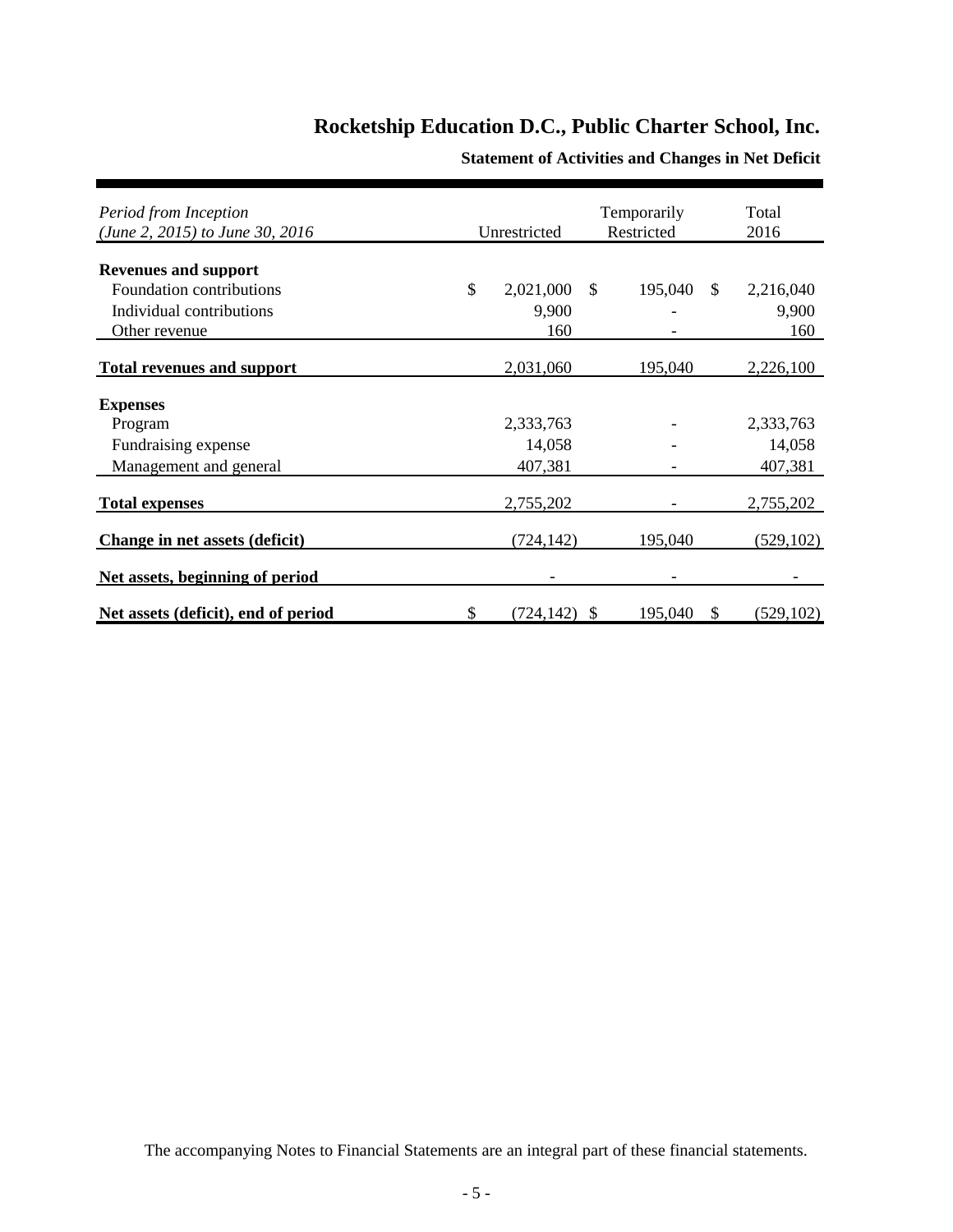|                                              |                 |                    | <b>Management</b> |                 |
|----------------------------------------------|-----------------|--------------------|-------------------|-----------------|
|                                              | Program         |                    | and               | <b>Total</b>    |
| Year Ended June 30, 2017                     | <b>Services</b> | <b>Fundraising</b> | <b>General</b>    | 2017            |
|                                              |                 |                    |                   |                 |
| Personnel, salaries, and benefits:           |                 |                    |                   |                 |
| Salaries                                     | 2,203,586<br>\$ | \$                 | \$                | 2,203,586<br>\$ |
| Fringe benefits and payroll taxes            | 420,442         |                    |                   | 420,442         |
| Total personnel, salaries, and benefits      | 2,624,028       | $\blacksquare$     | $\blacksquare$    | 2,624,028       |
| <b>Direct student costs:</b>                 |                 |                    |                   |                 |
| Contracted instruction fees                  | 2,712,122       |                    | 487,948           | 3,200,070       |
| Student supplies                             | 73,748          |                    |                   | 73,748          |
| Library and media center                     | 35,531          |                    |                   | 35,531          |
| Student assessment                           | 23,166          |                    |                   | 23,166          |
| Other student expense                        | 133,546         |                    |                   | 133,546         |
| Food services                                | 345,235         |                    |                   | 345,235         |
| <b>Total direct student cost</b>             | 3,323,348       | $\blacksquare$     | 487,948           | 3,811,296       |
| <b>Occupancy expenses:</b>                   |                 |                    |                   |                 |
| Rent                                         | 2,791,625       |                    |                   | 2,791,625       |
| Repairs and maintenance                      | 39,830          |                    |                   | 39,830          |
| <b>Utilities</b>                             | 105,034         |                    |                   | 105,034         |
| Contracted building services                 | 254,496         |                    |                   | 254,496         |
| <b>Total occupancy expenses</b>              | 3,190,985       | ä,                 | ä,                | 3,190,985       |
| Office expenses:                             |                 |                    |                   |                 |
| Supplies, materials and equipment            | 116,044         |                    |                   | 116,044         |
| Telecommunication                            | 22,183          |                    |                   | 22,183          |
| Technology (computer software and equipment) | 33,546          |                    |                   | 33,546          |
| Legal, accounting and payroll services       | 26,824          |                    |                   | 26,824          |
| Printing and postage                         | 3,384           |                    |                   | 3,384           |
| Other office expense                         | 9,400           |                    |                   | 9,400           |
| <b>Total office expenses</b>                 | 211,381         |                    |                   | 211,381         |
| <b>General expenses:</b>                     |                 |                    |                   |                 |
| Insurance                                    |                 |                    | 7,467             | 7,467           |
| Transportation and lodging                   |                 |                    | 17,730            | 17,730          |
| Consulting                                   |                 | 2,834              |                   | 2,834           |
| Administrative fee                           |                 |                    | 85,428            | 85,428          |
| Management fee                               |                 | 4,952              | 848,765           | 853,717         |
| Operating expenses                           |                 |                    | 98,492            | 98,492          |
| <b>Total general expenses</b>                |                 | 7,786              | 1,057,882         | 1,065,668       |
| <b>Total expenses</b>                        | 9,349,742<br>\$ | \$<br>7,786        | \$<br>1,545,830   | \$10,903,358    |

**Statement of Functional Expenses**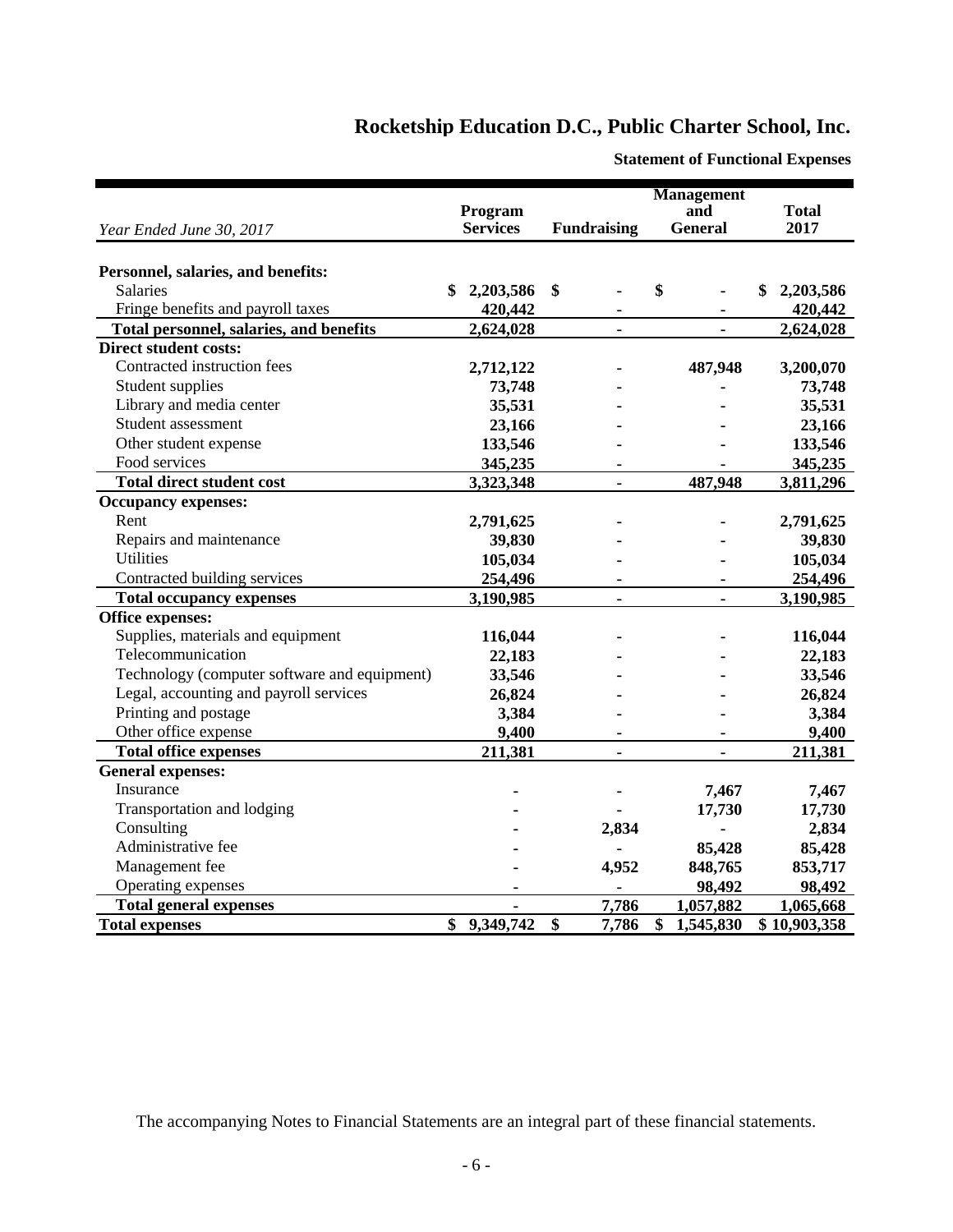| Period from Inception (June 2, 2015) to June 30, 2016 | Program<br><b>Services</b> | <b>Fundraising</b>      | <b>Management</b><br>and<br><b>General</b> | <b>Total</b><br>2016 |
|-------------------------------------------------------|----------------------------|-------------------------|--------------------------------------------|----------------------|
|                                                       |                            |                         |                                            |                      |
| Personnel, salaries, and benefits:                    |                            |                         |                                            |                      |
| <b>Salaries</b>                                       | \$<br>129,043              | $\mathbb{S}$            | \$                                         | \$<br>129,043        |
| Fringe benefits and payroll taxes                     | 33,899                     |                         |                                            | 33,899               |
| Total personnel, salaries, and benefits               | 162,942                    |                         |                                            | 162,942              |
| <b>Direct student costs:</b>                          |                            |                         |                                            |                      |
| Contracted instruction fees                           | 2,065,364                  |                         | 380,061                                    | 2,445,425            |
| Food services                                         | 5,108                      |                         |                                            | 5,108                |
| <b>Total direct student cost</b>                      | 2,070,472                  |                         | 380,061                                    | 2,450,533            |
| <b>Occupancy expenses:</b>                            |                            |                         |                                            |                      |
| Rent                                                  | 3,070                      |                         | 3,600                                      | 6,670                |
| <b>Utilities</b>                                      | 9,729                      |                         |                                            | 9,729                |
| <b>Total occupancy expenses</b>                       | 12,799                     |                         | 3,600                                      | 16,399               |
| <b>Office expenses:</b>                               |                            |                         |                                            |                      |
| Supplies, materials and equipment                     | 23,777                     |                         |                                            | 23,777               |
| Telecommunication                                     | 2,754                      |                         |                                            | 2,754                |
| Technology (computer software and equipment)          | 15,055                     |                         |                                            | 15,055               |
| Legal, accounting and payroll services                | 19,850                     |                         |                                            | 19,850               |
| <b>Total office expenses</b>                          | 61,436                     |                         |                                            | 61,436               |
| <b>General expenses:</b>                              |                            |                         |                                            |                      |
| Insurance                                             | 1,096                      |                         |                                            | 1,096                |
| Consulting                                            |                            | 14,058                  |                                            | 14,058               |
| Advertising and recruiting                            | 4,687                      |                         |                                            | 4,687                |
| Operating expenses                                    | 20,331                     |                         | 23,720                                     | 44,051               |
| <b>Total general expenses</b>                         | 26,114                     | 14,058                  | 23,720                                     | 63,892               |
| <b>Total expenses</b>                                 | \$2,333,763                | <sup>\$</sup><br>14,058 | $\mathbb{S}$<br>407,381                    | \$2,755,202          |

**Statement of Functional Expenses**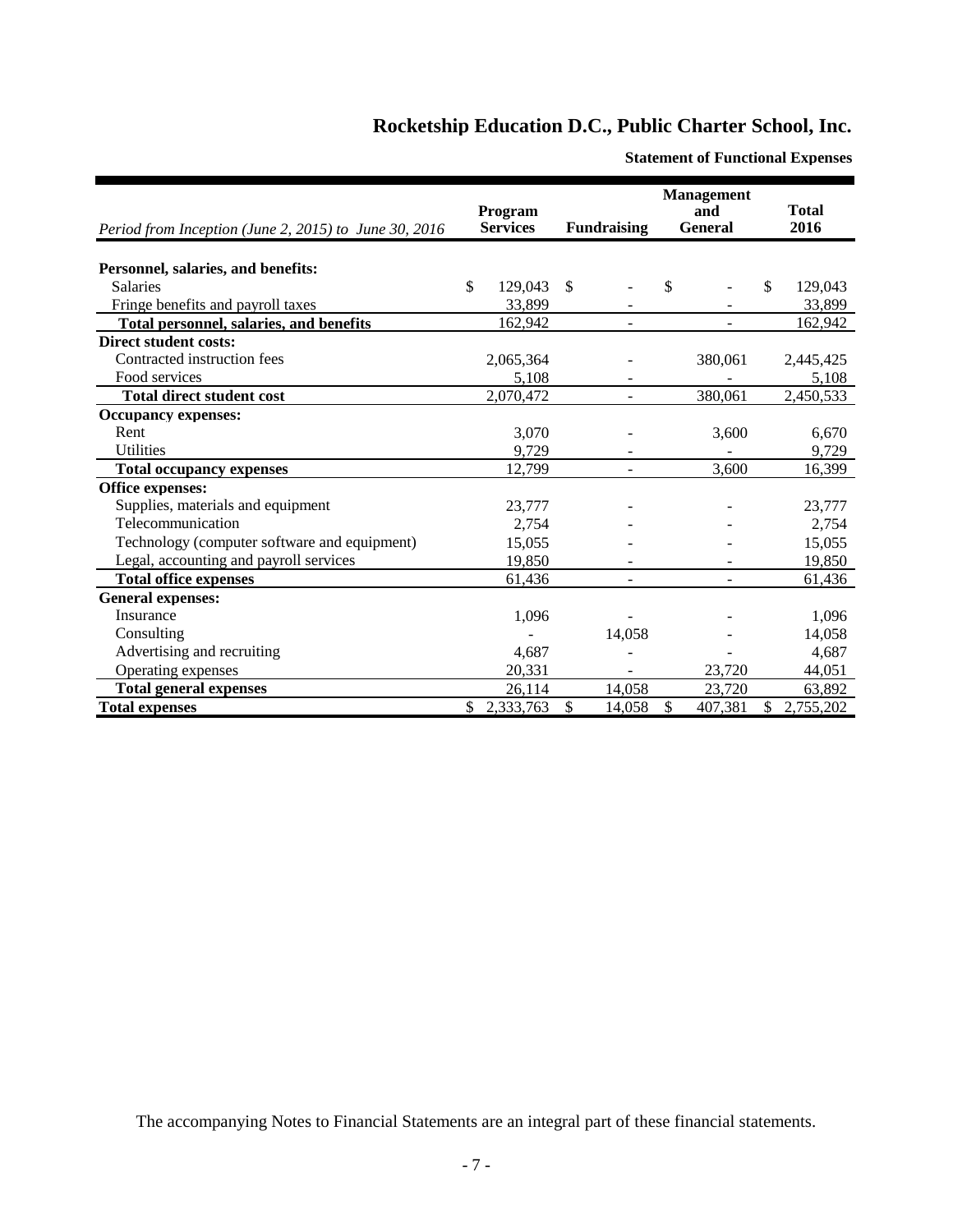**Statements of Cash Flows**

| Year Ended June 30, 2017 and Period from Inception<br>(June 2, 2015) to June 30, 2016 | 2017                             | 2016        |
|---------------------------------------------------------------------------------------|----------------------------------|-------------|
|                                                                                       |                                  |             |
| <b>Cash flows from operating activities</b>                                           |                                  |             |
| Change in net deficit                                                                 | \$<br>$(805,690)$ \$             | (529, 102)  |
| Adjustments to reconcile change in net deficit to net cash                            |                                  |             |
| provided by operating activities                                                      |                                  |             |
| Deferred rent                                                                         | 637,865                          |             |
| Change in present value discount on promises to give                                  | 995                              | 4,960       |
| (Increase) decrease in                                                                |                                  |             |
| Grants receivable                                                                     | (254,708)                        |             |
| Promises to give                                                                      | 743,720                          | (1,046,000) |
| Prepaid expenses                                                                      | (28, 023)                        | (53, 849)   |
| Increase (decrease) in                                                                |                                  |             |
| Accounts payable                                                                      | 181,473                          | 33,210      |
| Accounts payable - related party                                                      | 669,568                          | 2,385,019   |
| Accrued expenses                                                                      | 34,736                           | 16,207      |
| Deferred revenue                                                                      | 29,942                           |             |
|                                                                                       |                                  |             |
| Net cash provided by operating activities                                             | 1,209,878                        | 810,445     |
| Net change in cash and cash equivalents                                               | 1,209,878                        | 810,445     |
| Cash and cash equivalents, beginning of period                                        | 810,445                          |             |
| Cash and cash equivalents, end of period                                              | \$<br>2,020,323<br>$\mathcal{S}$ | 810,445     |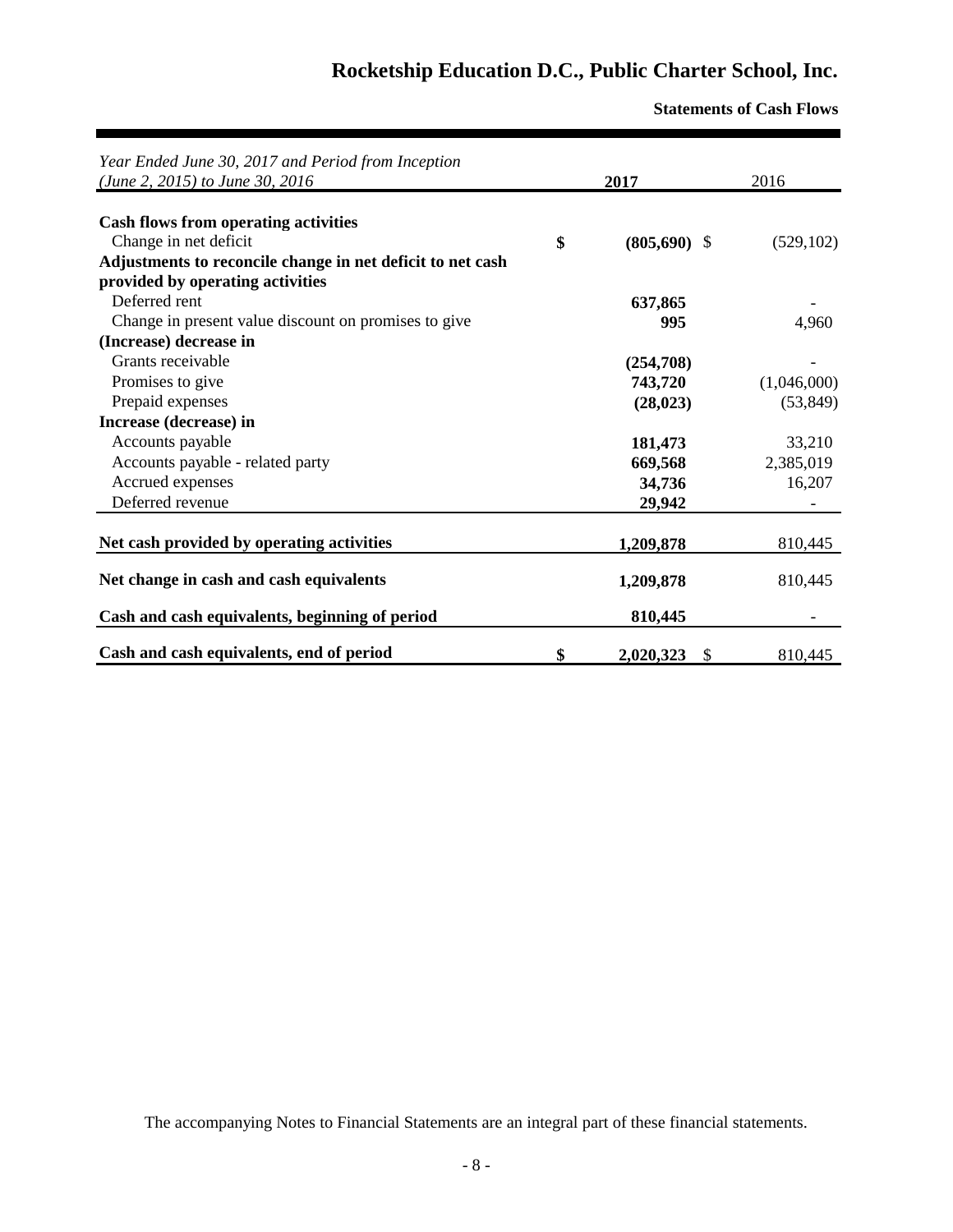#### **Notes to Financial Statements**

**1**. **Organization and significant accounting policies Organization:** Rocketship Education D.C., Public Charter School, Inc. (the School) was incorporated in June 2015 as a not-for-profit corporation operated in the District of Columbia. The School officially opened its doors to students in August 2016 as a first-year academic public charter school. The mission is to eliminate the achievement gap in historically underserved communities.

> There are two campuses: Rocketship RISE (RISE) and Rocketship Legacy Prep (RLP). The RISE campus was in full operations for the year ended June 30, 2017 and the RLP campus was starting up with the expectation of full operations for the 2017 – 2018 school year.

> **Basis of accounting:** The School prepares its financial records on the accrual basis of accounting. Under this basis, support and revenue are recognized when earned, and expenses are recognized as incurred.

> **Basis of presentation:** The School classifies revenues as restricted or unrestricted based on the existence or absence of donor-imposed restrictions. Accordingly, the net assets of the School and changes therein are classified and reported as follows:

**Unrestricted net assets -** net assets that are not subject to donor-imposed stipulations. Resources are available for general operations.

**Temporarily restricted net assets -** net assets subject to donor-imposed stipulations that will be met either by actions of the School and/or the passage of time. When a donor restriction expires, that is, when a stipulated time restriction ends or a purpose restriction is accomplished, temporarily restricted net assets are reclassified to unrestricted net assets and reported in the Statement of Activities and Changes in Net Deficit as released from restrictions. As of June 30, 2017 and 2016, net assets are temporarily restricted for time and purpose with restrictions that the funds be utilized to help start the new RLP campus.

**Permanently restricted net assets** - Net assets subject to donor-imposed stipulations that they be maintained permanently. As of June 30, 2017 and 2016, the School had no permanently restricted net assets.

**Cash and cash equivalents:** The School considers all short term deposits with original maturities of ninety days or less in checking and savings accounts to be cash and cash equivalents. Balances may exceed federally insured limits. Management does not believe that this results in any significant credit risk.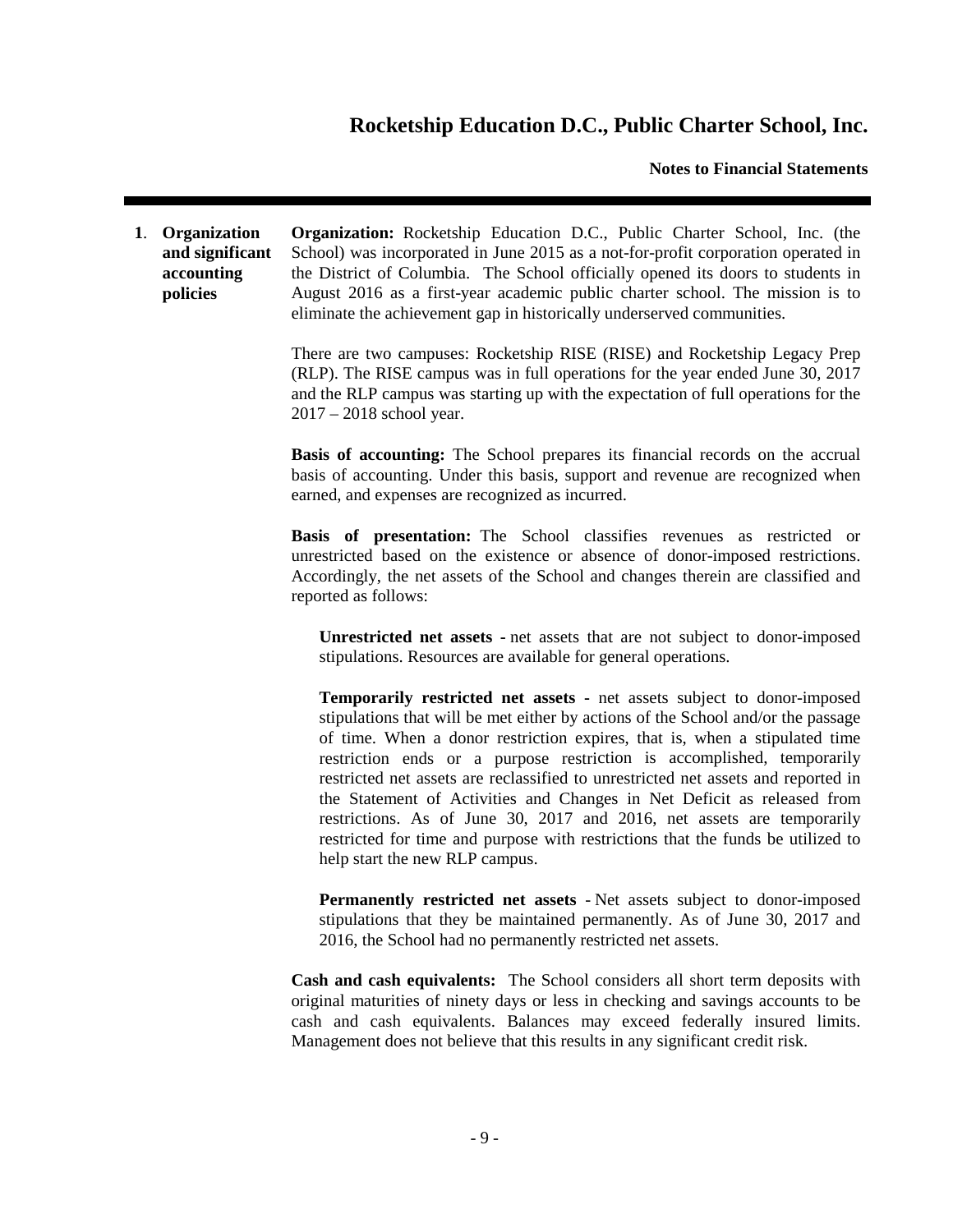#### **Notes to Financial Statements**

**Grants receivable:** Grants receivable are recorded when the service is rendered or when expenses are incurred for federal and state programs. All accounts or portions thereof that are deemed to be uncollectible or that require an excessive collection cost are written off to the allowance for doubtful accounts. This balance is deemed fully collectible and therefore no allowance for doubtful accounts was deemed necessary as of June 30, 2017. There was no receivable balance as of June 30, 2016.

**Promises to give:** Unconditional promises to give are recorded as contributions when received. Amounts expected to be collected within one year are recorded at net realizable value. Unconditional promises to give expected to be collected in future years are recorded at the present value of their estimated future cash flows. The discounts on promises to give are computed using a discount rate equal to the 5-year treasury yield curve rate plus an adjustment for risk. Amortization of the discount is included in contribution revenue. Management does not believe that an allowance for uncollectible promises to give is necessary.

**Deferred rent:** The School recognized the minimum non-contingent rent required under the operating lease as rent expense on a straight-line basis over the life of the lease, with differences between the amounts expensed and the required lease payments reflected as deferred rent on the accompanying Statements of Financial Position.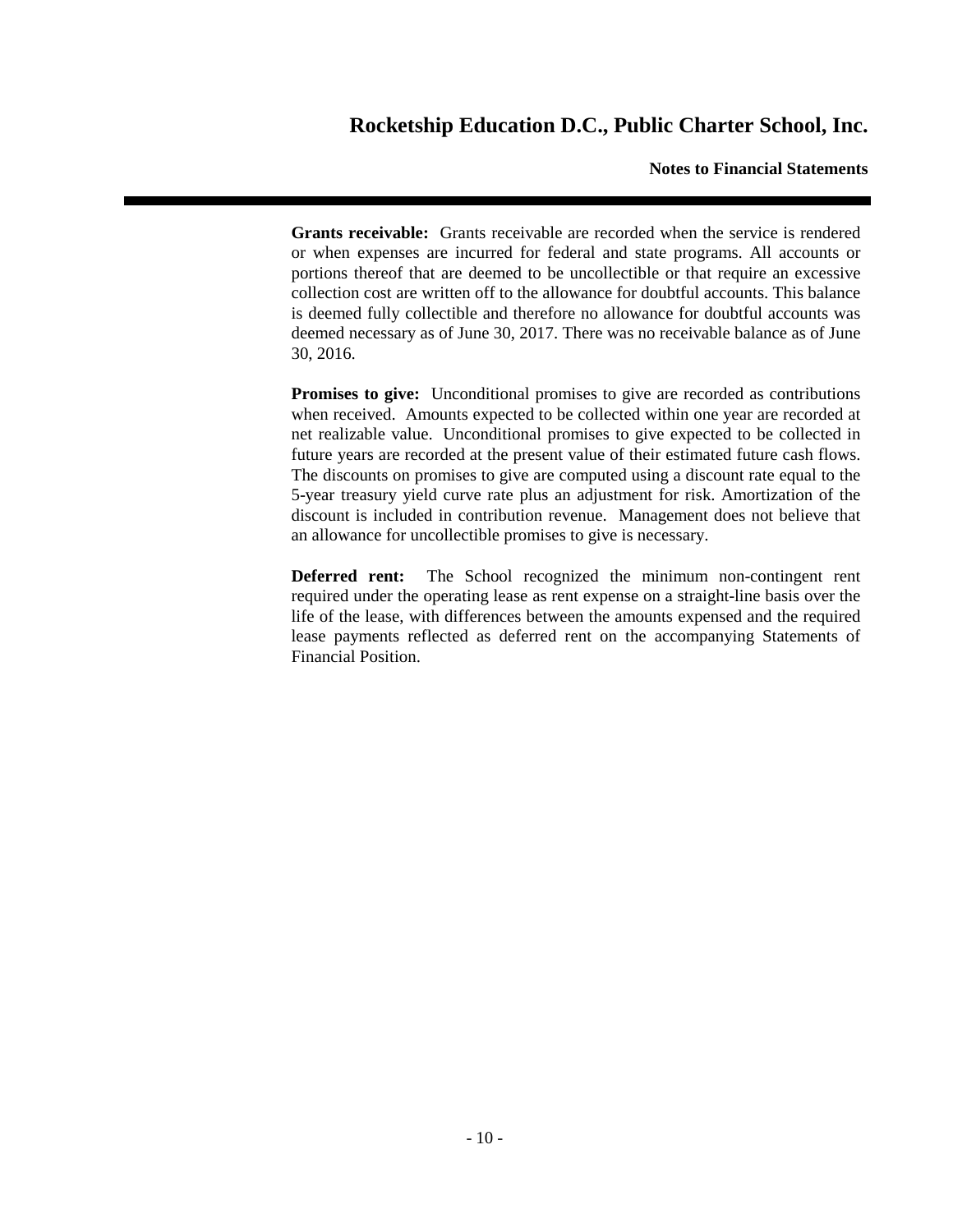**Notes to Financial Statements**

#### **Revenue recognition:**

**Charter school – per pupil funding** – A substantial portion of the School's revenue is derived from the District of Columbia Public School System, and is based on a student allocation formula linked to enrollment. Amounts received in advance for future school terms are deferred and recognized over the period to which the funding relates.

**D.C. facilities allowance –** The School recognizes a facility allowance based on a student allocation formula linked to enrollment as determined by the D.C. government. Amounts received in advance are deferred and recognized over the period to which the funding relates.

**Other D.C. grants –** The School recognizes other D.C. apportionments based on a student allocation formula linked to enrollment as determined by the D.C. government. Amounts received in advance are deferred and recognized over the period to which the funding relates.

**Federal government grants –** The School recognizes grant revenue in amounts equal to total allowable expenditures made during the period for the purposes specified by the grant.

**Foundation and individual contributions** – The School recognizes all unconditional contributions received as income in the period received or pledged. Contributions are recorded as unrestricted, temporarily restricted or permanently restricted support, depending on the existence and/or nature of any donor restrictions, when received.

**Income taxes:** The School is exempt from Federal income tax under Section  $501(c)(3)$  of the Internal Revenue Code and is not classified as a private foundation.

**Uncertainties in income taxes:** The School evaluates uncertainty in income tax positions taken or expected to be taken on a tax return based on a more-likelythan-not recognition standard. If that threshold is met, the tax position is then measured at the largest amount that is greater than 50% likely of being realized upon ultimate settlement. As of June 30, 2017 and 2016, there are no accruals for uncertain tax positions. If applicable, the School records interest and penalties as a component of income tax expense. Tax years from 2016 through the current year remain open for examination by tax authorities.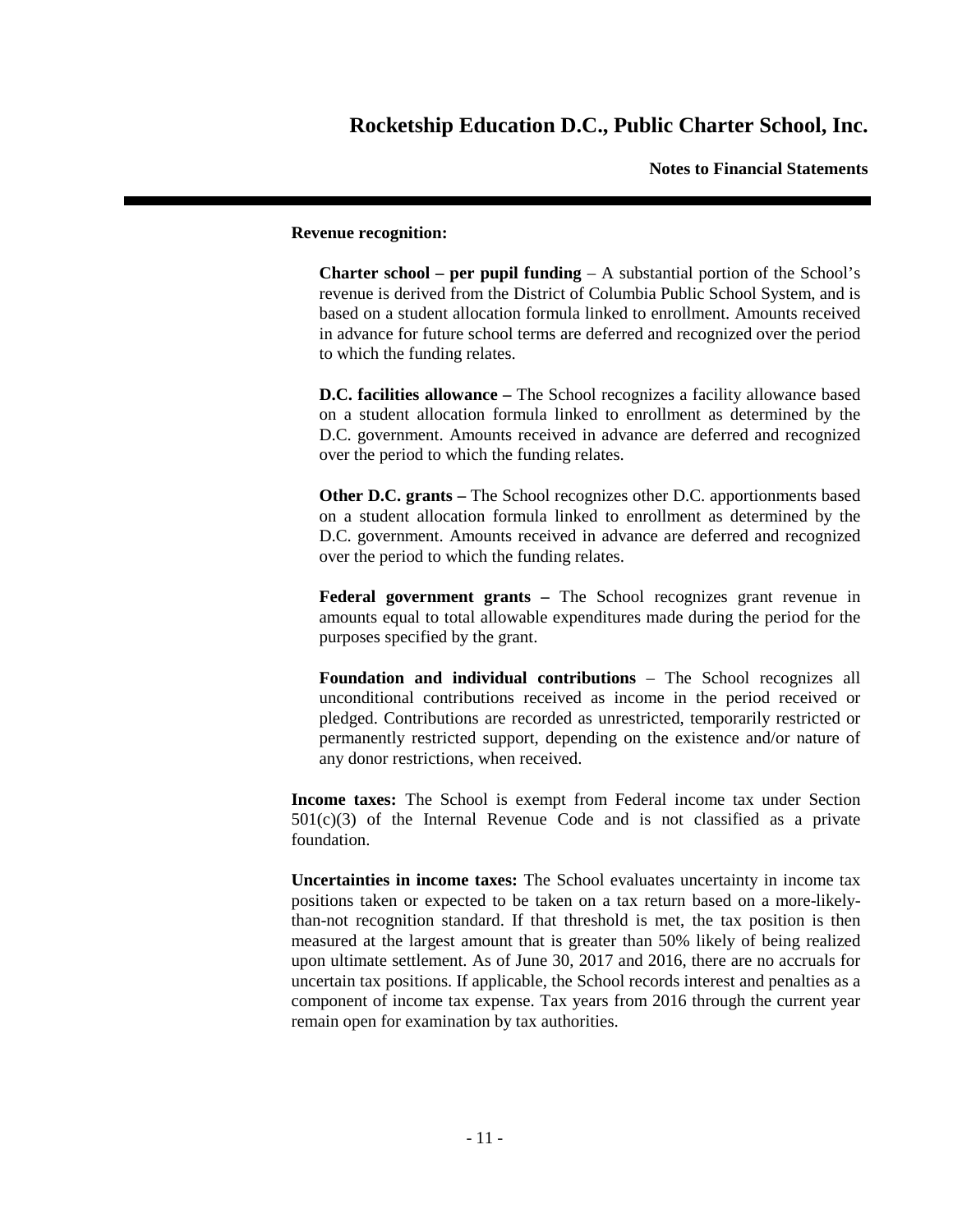#### **Notes to Financial Statements**

**Use of accounting estimates:** The preparation of financial statements in conformity with accounting principles generally accepted in the United States of America requires management to make estimates and assumptions that affect the reported amounts of assets and liabilities and disclosure of contingent assets and liabilities at the date of the financial statements and the reported amounts of revenues and expenses during the reporting period. Actual results could differ from these estimates.

**Functional allocation of expenses:** The costs of providing the various programs and other activities have been summarized on a functional basis in the Statements of Activities and Changes in Net Deficit. Costs that can be identified with particular programs or support functions are charged directly to the program or function. Accordingly, certain costs have been allocated among the programs and supporting services benefited.

**Subsequent events:** Management has evaluated subsequent events for disclosure in these financial statements through January 16, 2018, which is the date the financial statements were available to be issued.

**2. Promises to give** As of June 30, 2017 and 2016, promises to give consisted of the following:

|                               | 2017 |         |    | 2016      |
|-------------------------------|------|---------|----|-----------|
| Promises to give expected in: |      |         |    |           |
| Less than one year            | \$   | 200,000 | \$ | 846,000   |
| Two to five years             |      | 100,000 |    | 200,000   |
| Total promises to give        |      | 300,000 |    | 1,046,000 |
| Less: discount                |      | (3,675) |    | (4,960)   |
|                               |      |         |    |           |
| Total promises to give, net   | \$   | 296,325 | S  | 1,041,040 |

Unconditional promises to give are discounted to their present value using a discount rate of the 5-year treasury yield curve rate adjusted for risk of 1.89% and 2.48% for the year ended June 30, 2017 and period from inception (June 2, 2015) to June 30, 2016, respectively.

**3. Retirement plan** The School participates in a 403(b) retirement plan. Eligible employees may contribute up to 100% of their salary. The School matches up to 3% of yearly pay. For the year ended June 30, 2017 and for the period from inception (June 2, 2015) to June 30, 2016, the School contributed \$15,563 and \$2,045, respectively, to the retirement plan.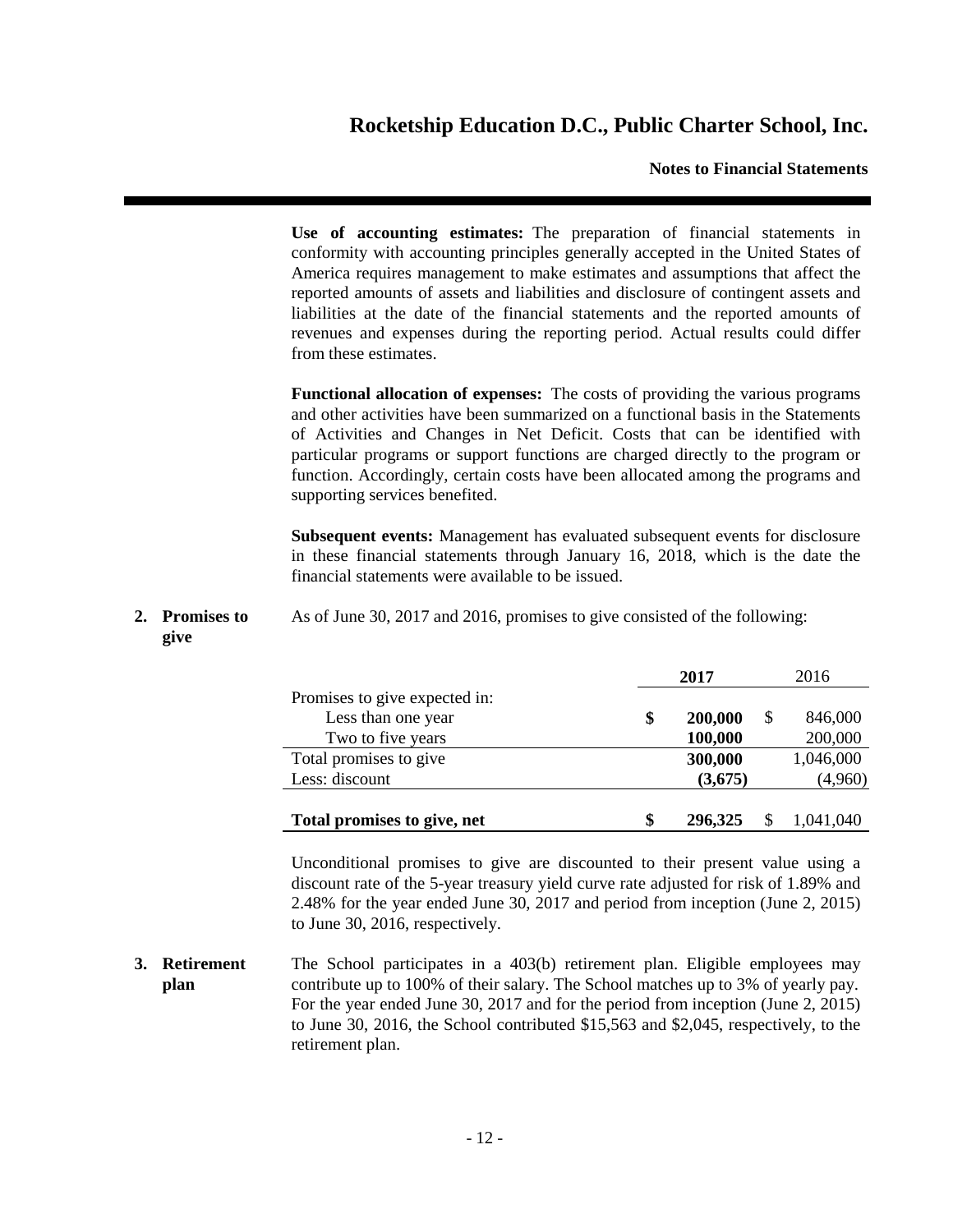### **Notes to Financial Statements**

**4. Concentration** The School is supported primarily through local and federal government allocations and grants for the year ended June 30, 2017. Approximately 81% of total revenue for the year ended June 30, 2017 was provided through one government agency. Two government agencies were responsible for 82% of total grants receivables as of June 30, 2017.

> As of June 30, 2017, approximately 54% of promises to give were from two foundations.

> For the period from inception (June 2, 2015) to June 30, 2016, the School was primarily supported through contributions. Approximately 89% of the School's total support was provided from four donors. As of June 30, 2016, approximately 96% of promises to give came from three donors.

**5. Charter school per pupil funding and facilities** The School receives funding from the District of Columbia which is based on a student allocation formula linked to enrollment. The funding is received in the form of per pupil education allotments and facility allotments and was as follows:

| таспител  |  |
|-----------|--|
| allowance |  |
|           |  |

| allowance | Year and period ended June 30, | 2017            | 2016 |
|-----------|--------------------------------|-----------------|------|
|           | General education              | 5,132,622<br>\$ | \$   |
|           | Special education              | 630,280         |      |
|           | Special education compliance   | 65,780          |      |
|           | English language learners      | 18,977          |      |
|           | At-risk students               | 720,920         |      |
|           | Facilities allowance           | 1,377,684       |      |
|           | <b>Total D.C. allotments</b>   | \$7,946,263     | \$   |

Per pupil direct student costs during the year ended June 30, 2017 were \$8,642. Per pupil occupancy cost during the year ended June 30, 2017 was \$7,236. There were no pupils for the period from inception (June 2, 2015) to June 30, 2016.

**6. Operating lease** The School has entered into a lease agreement for school space for the term of July 1, 2016 until June 30, 2045. The lease is with a related party (See Note 7). Occupancy expense related to this lease during the year ended June 30, 2017 was \$2,735,797. There was no expense for the period from inception (June 2, 2015) to June 30, 2016. The School's future minimum payments for the space as of June 30, 2017, are as follows: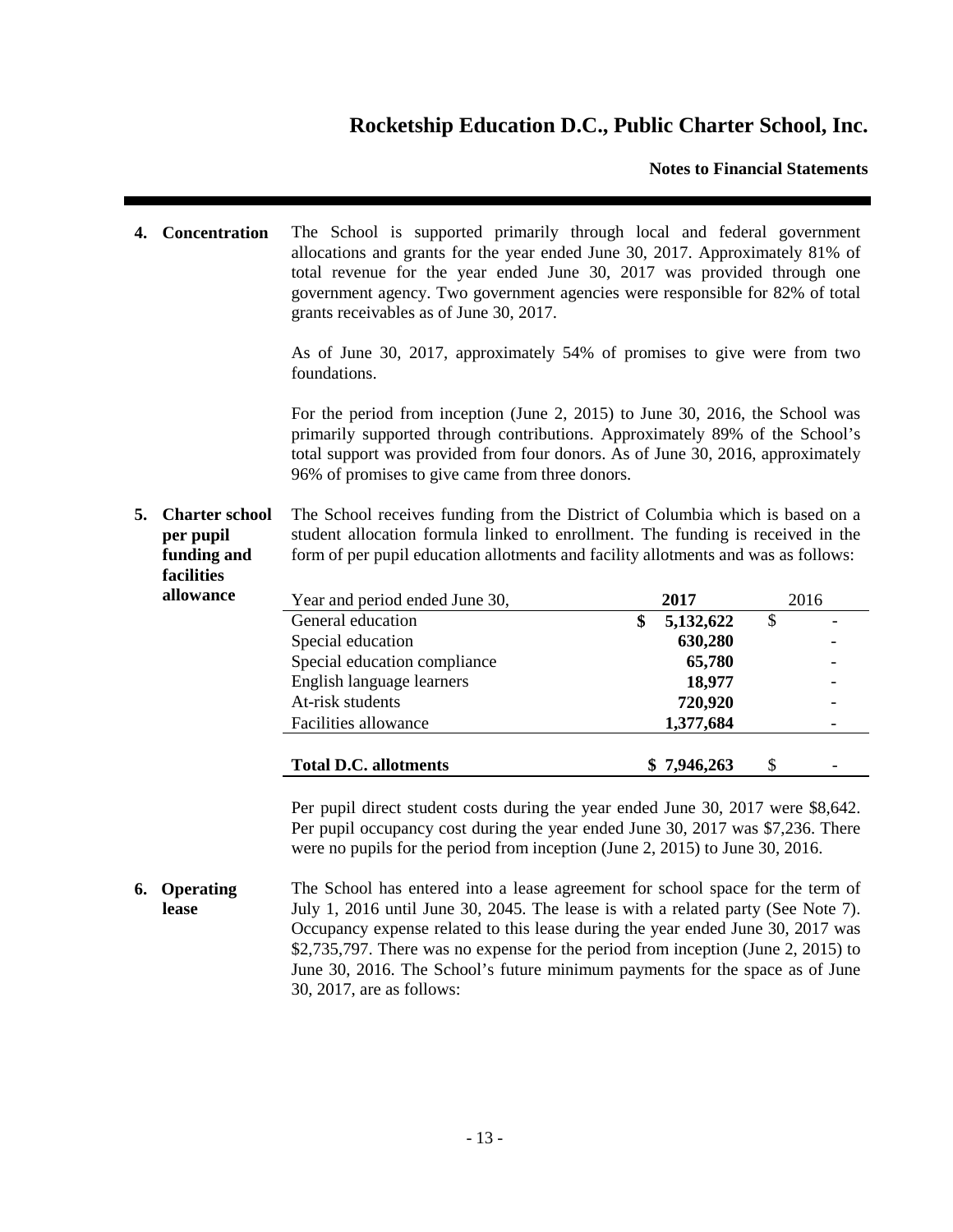**Notes to Financial Statements**

| Year Ending June 30, |                 |
|----------------------|-----------------|
| 2018                 | 2,097,931<br>\$ |
| 2019                 | 2,097,931       |
| 2020                 | 2,097,931       |
| 2021                 | 2,145,134       |
| 2022                 | 2,193,400       |
| Thereafter           | 66,607,851      |
|                      |                 |
| Total                | \$77,240,178    |

**7. Related party transactions** The School is an independent legal entity but is consolidated into Rocketship Education (the parent organization). Rocketship Education is a non-profit network of public elementary charter schools serving primarily low-income students in neighborhoods where access to high-performing schools is limited. The School is also managed by Rocketship Education as noted in Note 8.

> The School leases its facility from a related party, Launchpad Development One DC, LLC which is a single member LLC with Launchpad Development Company as its sole member. Launchpad Development Company is a 509(a) supporting organization formed to support Rocketship Education. See Note 6.

**8. Management fees** The School is managed by a related party (see Note 7), Rocketship Education, a not-for-profit charter management organization. On February 3, 2016, the School entered into a management agreement with Rocketship Education to assume responsibility for the School's educational process, management, and operations. As compensation to Rocketship Education for these services, the School shall pay an estimate of \$1.75 million for the national operation services plus actual costs incurred by the regional operation services during the start-up period through June 30, 2016, and 15% of certain of the School's revenues after the start-up period.

> For the year ended June 30, 2017 and the period from inception (June 2, 2015) to June 30, 2016, the management fee incurred and accrued by the School was \$853,717 and \$2,385,019, respectively, and is included in accounts payable related party on the Statements of Financial Position. In addition, the School incurred fees for regional services of \$490,782 for the year ended June 30, 2017 which are payable to Rocketship Education and included in accounts payable – related party. There was no such service fee for the period from inception (June 2, 2015) to June 30, 2016.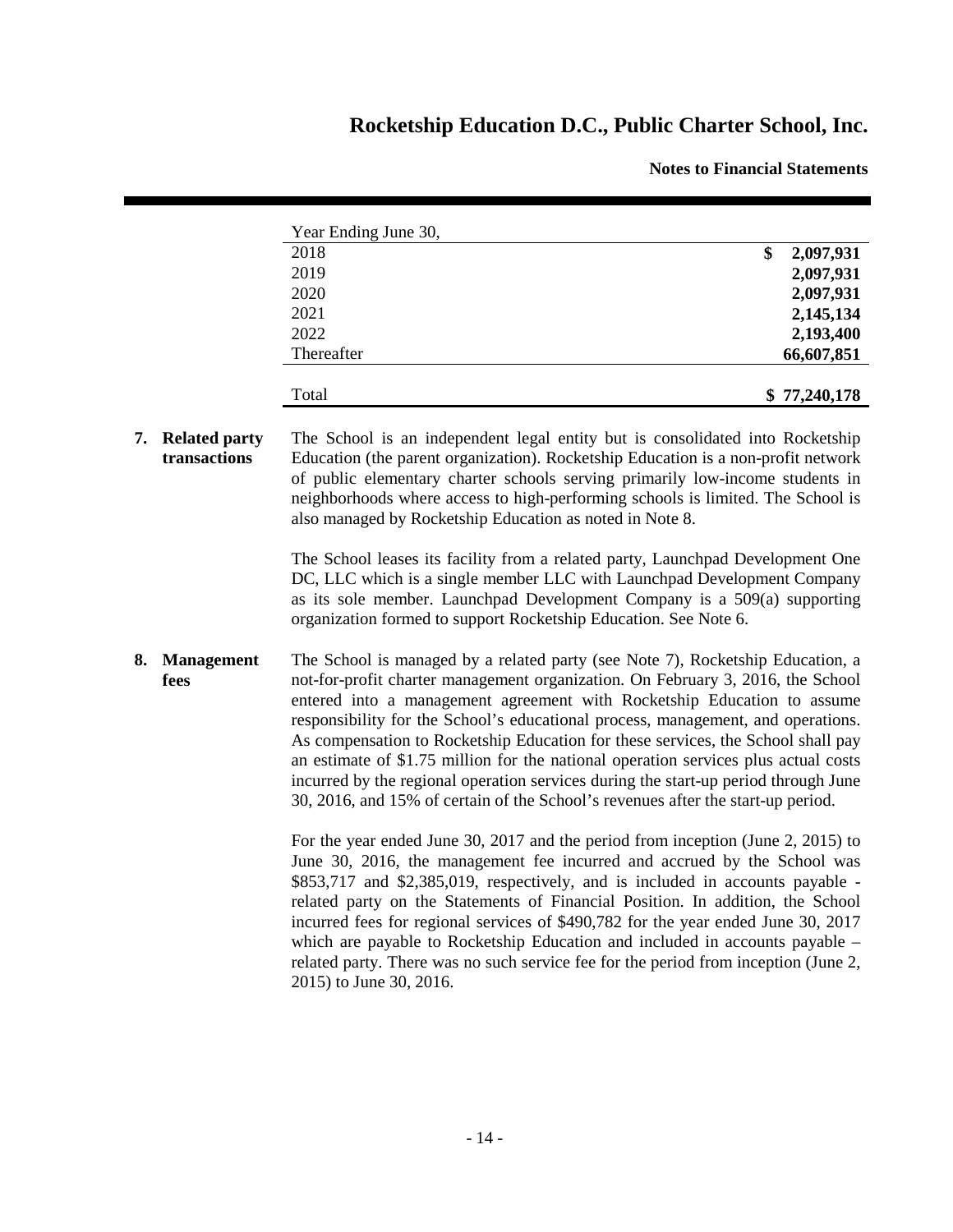### **Notes to Financial Statements**

On October 31, 2015, the School entered into an instruction agreement with Apple Tree Institute for Education (Apple Tree), a District of Columbia organization. Per the terms of the agreement, Apple Tree will fully manage and operate the educational program for pre-school and pre-kindergarten ("Pre-K3" and "Pre-K4").

Apple Tree is solely responsible for all costs associated with operating the program, including, but not limited to compensation for teachers and administrators, curriculum related expenses, classroom furniture and supplies, and all liabilities associated with operating the program including expenses associated with special education.

As a management fee for the services rendered, Apple Tree shall receive an amount equal to the per-pupil funding the School receives for its enrolled Pre-K3 and Pre-K4 students excluding the facilities allotment and less any administrative fees. For the year ended June 30, 2017 and the period from inception (June 2, 2015) to June 30, 2016, the Apple Tree management fee incurred by the School was \$2,345,969 and \$0, respectively.

**9. Going concern evaluation** Management has evaluated conditions and events, in the aggregate, regarding the School's ability to meet their financial obligations as they become due within one year from the date of these financial statements. Management's evaluation considered only relevant conditions and events that are known and reasonably knowable at the date the financial statements were available to be issued.

> Rocketship Education is committed to fiscal stewardship and transparency across all of its schools. At full enrollment the School is expected to operate solely on public and governmental funding, however, the School is still in a ramp up period to full enrollment and operating at a loss was anticipated. The School's first year enrollment was only 65% of full capacity. Many fixed costs were incurred at their full rate since inception (i.e. school facility costs, school leadership compensation). The School is expected to continue to increase its enrollment by 15% each year until full enrollment is reached in school year 2020/21. This will increase budgeted revenues to approximately \$12.7 million. The School's expenses will also increase, however, not at the same rate as revenues due to many of the fixed expenses already incurred since the opening of the School. Rocketship Education ensures each of its schools receive the appropriate financial assistance during ramp up to full enrollment. This assistance can be provided through philanthropy, external financing, deferring related party payables and/or intra-company transfers.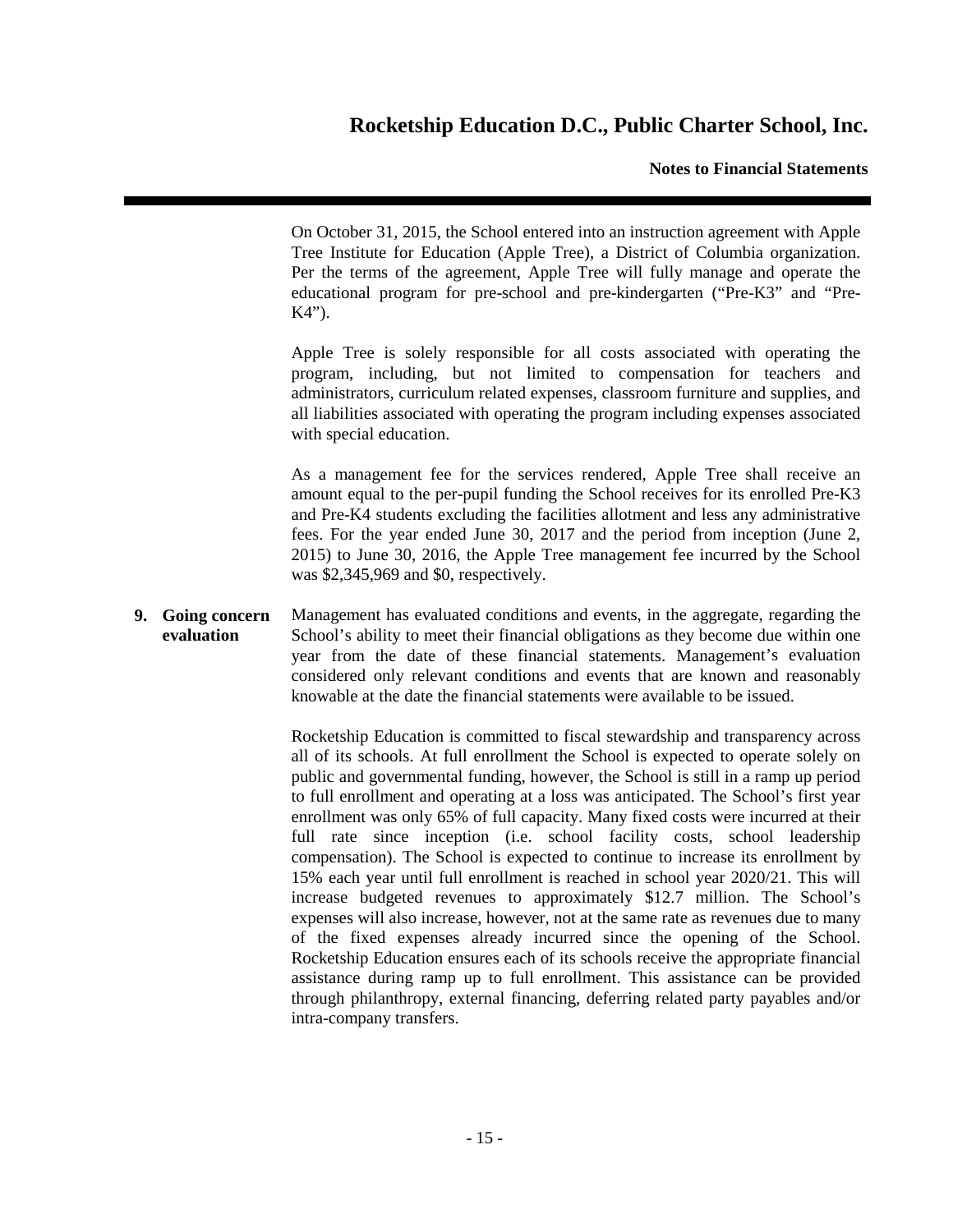### **Notes to Financial Statements**

Management is confident deficits will continue to decrease as enrollment increases, resulting in a financially solvent school at full enrollment. The School's Board and Management expect that they will be able to meet their financial obligations as they become due.

**10. Nonrecorded subsequent event** In September 2017, a new Washington Teacher's Union (WTU) contract backdated to October 1, 2016 was approved by the WTU. Subsequently, in October 2017, the DC Council approved legislation to provide additional funding to both DC Public Schools (DCPS) and DC Public Charter Schools (DC PCS) through an increase in the Uniform Per Student Funding Formula (UPSFF). The additional funding will cover the increased salary and benefit expenses associated with the contract. Charter schools will receive a one-time payment based on fiscal year 2017 enrollment figures.

> The amount of the one-time payment received by the School was \$138,474 and will be reflected as fiscal year 2018 revenue as the events leading to the supplemental funding did not occur until the subsequent period.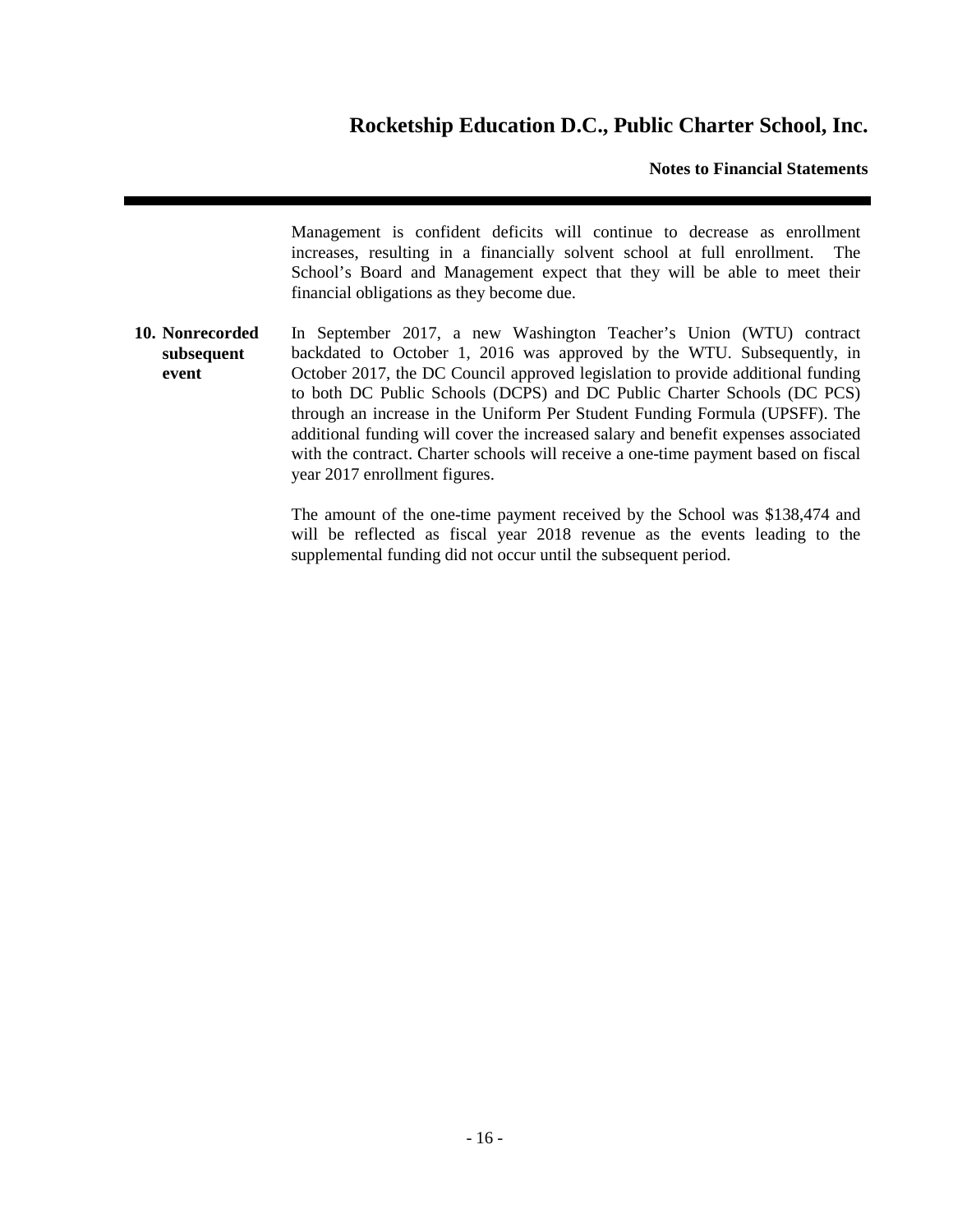

805 King Farm Boulevard Suite 300 Rockville, Maryland 20850

 $$301.231.6200$ ■ 301.231.7630 www.aronsonllc.com info@aronsonllc.com

**Independent Auditor's Report on Internal Control over Financial Reporting and on Compliance and Other Matters Based on an Audit of Financial Statements Performed in Accordance with** *Government Auditing Standards*

Board of Directors **Rocketship Education D.C., Public Charter School, Inc.** Washington, D.C.

We have audited, in accordance with the auditing standards generally accepted in the United States of America and the standards applicable to financial audits contained in *Government Auditing Standards* issued by the Comptroller General of the United States, the financial statements of **Rocketship Education D.C., Public Charter School, Inc.** (a nonprofit School), which comprise the Statement of Financial Position as of June 30, 2017, and the related Statements of Activities and Changes in Net Deficit, Functional Expenses and Cash Flows for the year then ended, and the related notes to the financial statements, and have issued our report thereon dated January 16, 2018.

#### *Internal Control over Financial Reporting*

In planning and performing our audit of the financial statements, we considered **Rocketship Education D.C., Public Charter School, Inc.'s** internal control over financial reporting (internal control) to determine the audit procedures that are appropriate in the circumstances for the purpose of expressing our opinion on the financial statements, but not for the purpose of expressing an opinion on the effectiveness of **Rocketship Education D.C., Public Charter School, Inc.'s** internal control. Accordingly, we do not express an opinion on the effectiveness of **Rocketship Education D.C., Public Charter School, Inc.'s** internal control.

A *deficiency in internal control* exists when the design or operation of a control does not allow management or employees, in the normal course of performing their assigned functions, to prevent, or detect and correct, misstatements on a timely basis. A *material weakness* is a deficiency, or a combination of deficiencies, in internal control, such that there is a reasonable possibility that a material misstatement of the entity's financial statements will not be prevented, or detected and corrected on a timely basis. A *significant deficiency* is a deficiency, or a combination of deficiencies, in internal control that is less severe than a material weakness, yet important enough to merit attention by those charged with governance.

Our consideration of internal control was for the limited purpose described in the first paragraph and was not designed to identify all deficiencies in internal control that might be material weaknesses or significant deficiencies. Given these limitations, during our audit we did not identify any deficiencies in internal control that we consider to be material

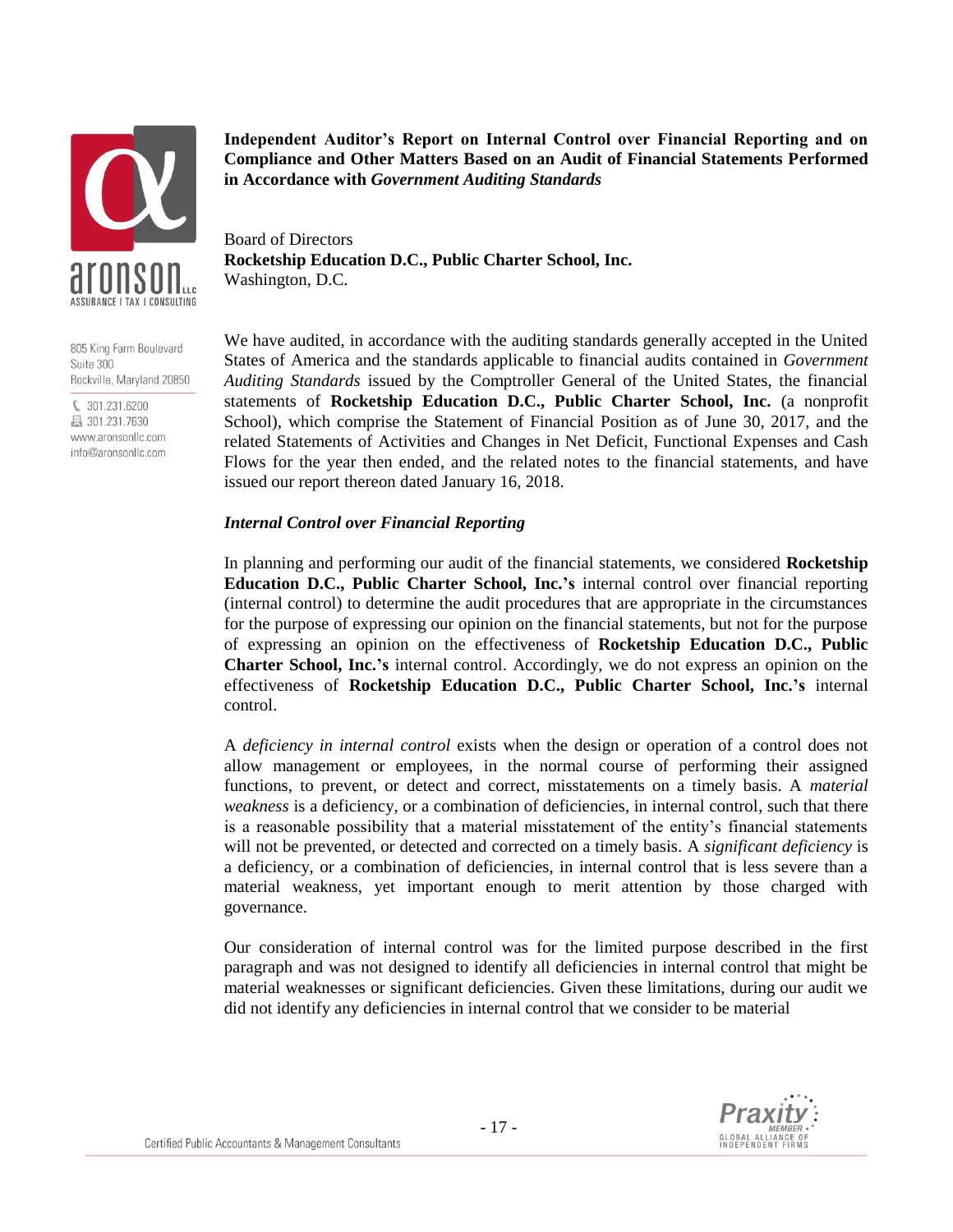**Independent Auditor's Report on Internal Control over Financial Reporting and on Compliance and Other Matters Based on an Audit of Financial Statements Performed in Accordance with** *Government Auditing Standards* **(Continued)**

weaknesses. However, material weaknesses may exist that have not been identified.

#### *Compliance and Other Matters*

As part of obtaining reasonable assurance about whether **Rocketship Education D.C., Public Charter School, Inc.'s** financial statements are free from material misstatement, we performed tests of its compliance with certain provisions of laws, regulations, contracts, and grant agreements, noncompliance with which could have a direct and material effect on the determination of financial statement amounts. However, providing an opinion on compliance with those provisions was not an objective of our audit, and accordingly, we do not express such an opinion. The results of our tests disclosed no instances of noncompliance or other matters that are required to be reported under *Government Auditing Standards*.

### *Purpose of this Report*

The purpose of this report is solely to describe the scope of our testing of internal control and compliance and the results of that testing, and not to provide an opinion on the effectiveness of the School's internal control or on compliance. This report is an integral part of an audit performed in accordance with *Government Auditing Standards* in considering the School's internal control and compliance. Accordingly, this communication is not suitable for any other purpose.

Aronson un

Rockville, Maryland January 16, 2018



Certified Public Accountants & Management Consultants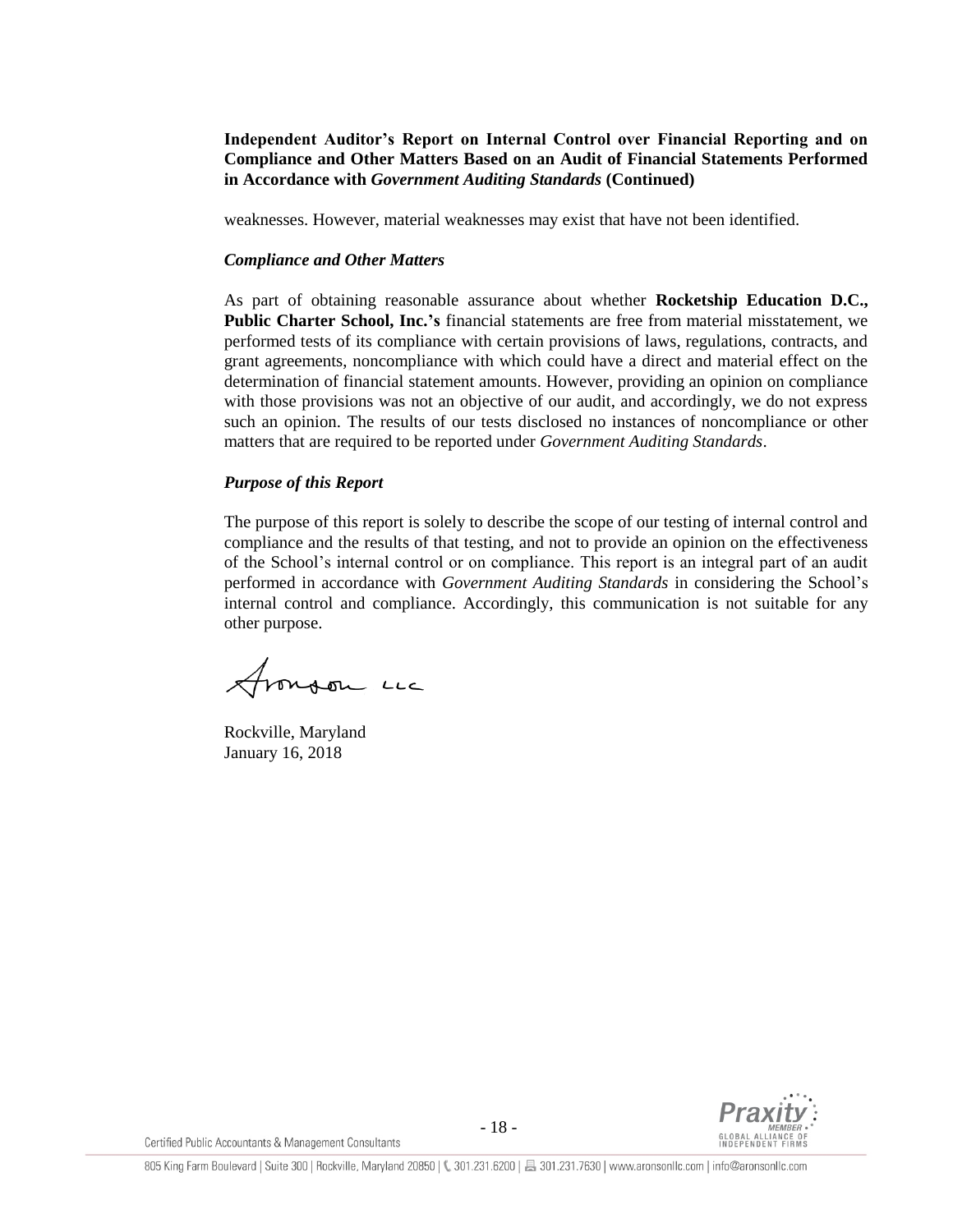### **Independent Auditor's Report on Supplementary Information**



Board of Directors **Rocketship Education D.C., Public Charter School, Inc.** Washington, D.C.

805 King Farm Boulevard Suite 300 Rockville, Maryland 20850

€ 301.231.6200 图 301.231.7630 www.aronsonllc.com info@aronsonllc.com

We have audited the financial statements of the **Rocketship Education D.C., Public Charter School, Inc.** as of and for the year ended June 30, 2017, and our report thereon dated January 16, 2018, which expressed an unmodified opinion on those financial statements, appears on pages 1 - 2. Our audit was conducted for the purpose of forming an opinion on the financial statements as a whole. The Schedule of Activities by Campus on page 20 is presented for purposes of additional analysis and is not a required part of the financial statements. Such information is the responsibility of management and was derived from and relates directly to the underlying accounting and other records used to prepare the financial statements. The information has been subjected to the auditing procedures applied in the audit of the financial statements and certain additional procedures, including comparing and reconciling such information directly to the underlying accounting and other records used to prepare the financial statements or to the financial statements themselves, and other additional procedures in accordance with auditing standards generally accepted in the United States of America. In our opinion, the information is fairly stated in all material respects in relation to the financial statements as a whole.

Frongon LL

Rockville, Maryland January 16, 2018